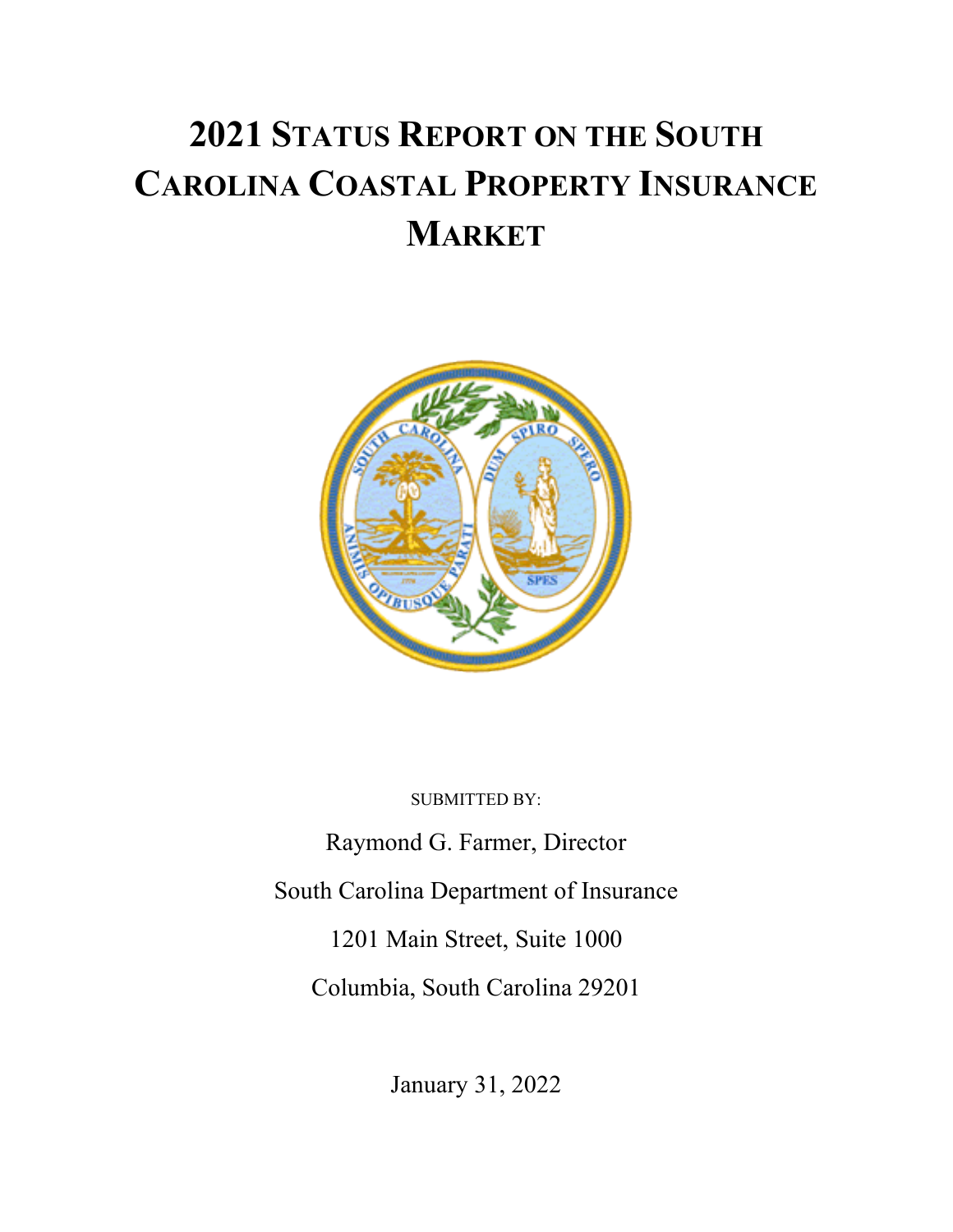## **Table of Contents**

|    | <b>I.</b> Executive Summary                                  | 3 <sup>1</sup> |
|----|--------------------------------------------------------------|----------------|
| П. | <b>South Carolina Wind and Hail Underwriting Association</b> | 6              |
|    | <b>III.</b> Department of Insurance Data Call                | 16             |
|    | <b>IV.</b> Department of Insurance Outreach                  | <b>20</b>      |
|    | V. Flood Insurance                                           | 27             |
|    | VI. Earthquake Insurance                                     | 30             |

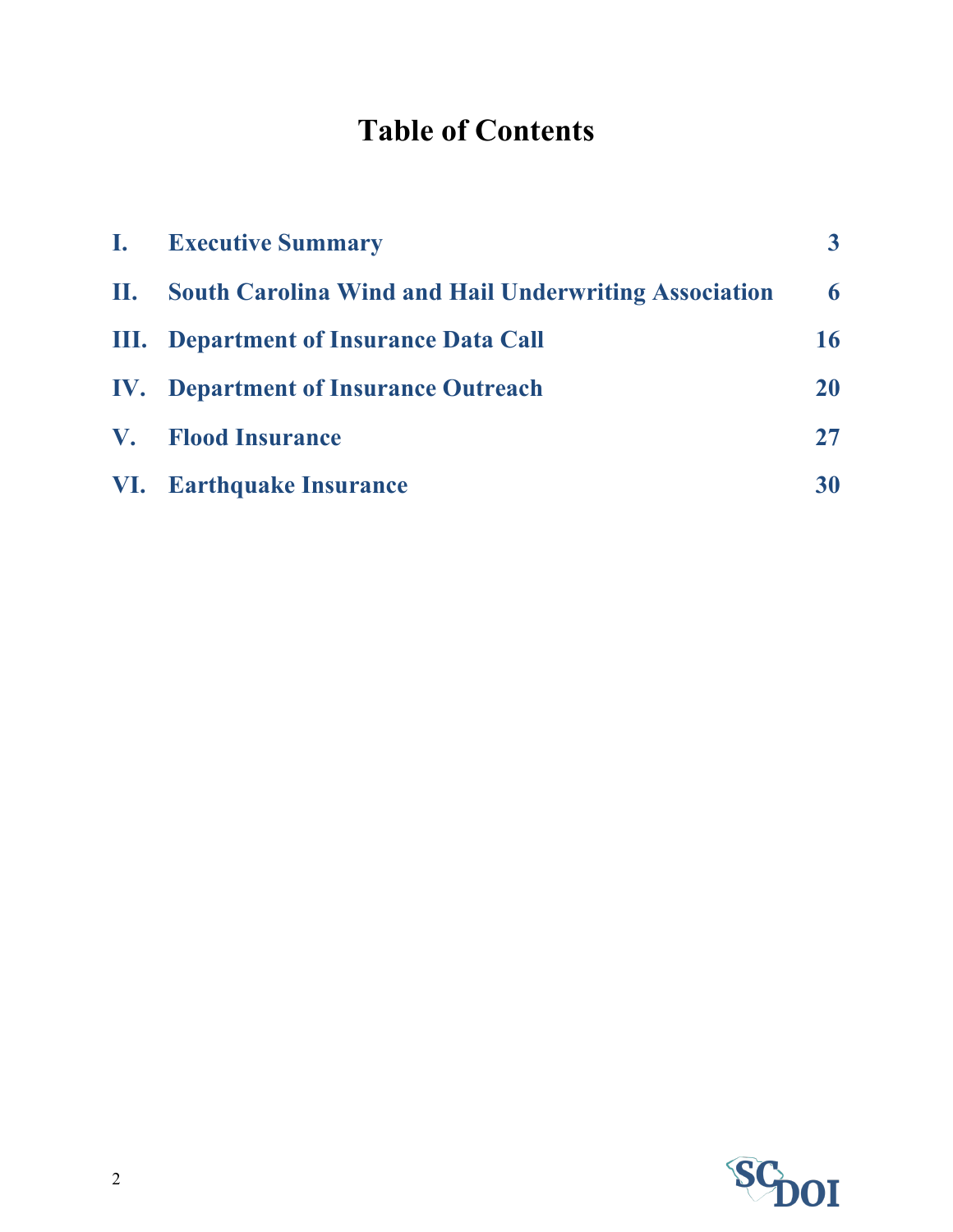## <span id="page-2-0"></span>**I. Executive Summary**

#### **A. Overview of 2021 Hurricane Season**

The 2021 Atlantic Hurricane Season was an active one with 21 total named storms, seven hurricanes, and four major hurricanes. That made 2021 the third most active year on record for named storms; it is also the sixth consecutive hurricane season with a greater than average number of named storms. The 2021 season is also notable in that it was the first time that the list of storm names was exhausted in two consecutive years.



Of concern to coastal residents is that eight of the storms made landfall along in the United States.<sup>[1](#page-2-1)</sup> The most significant hurricane event in 2021 was Hurricane Ida which caused an estimated \$36 billion in insured losses.<sup>[2](#page-2-2)</sup> As a result of losses from Hurricane Ida, the Louisiana Department of Insurance placed two of its domestic insurers into receivership. To pay their claims, the Louisiana Insurance Guaranty Association issued an assessment of \$100 million to fund the losses.<sup>[3](#page-2-3)</sup>

<span id="page-2-3"></span>December 2, 2021.



<span id="page-2-1"></span><sup>&</sup>lt;sup>1</sup> "Active 2021 Atlantic Season Officially Ends," noaa.gov, November 30, 2021.

<span id="page-2-2"></span><sup>2</sup> "Munic Re Pegs Ida Insured Loss at \$36bn as 2021 Becomes Second Costliest Year on Record," theinsurer.com, January 10, 2022.<br><sup>3</sup> "Louisiana Insurers Face \$100 Million Assessment Fee after Ida-Related Insolvencies," insurancejournal.com,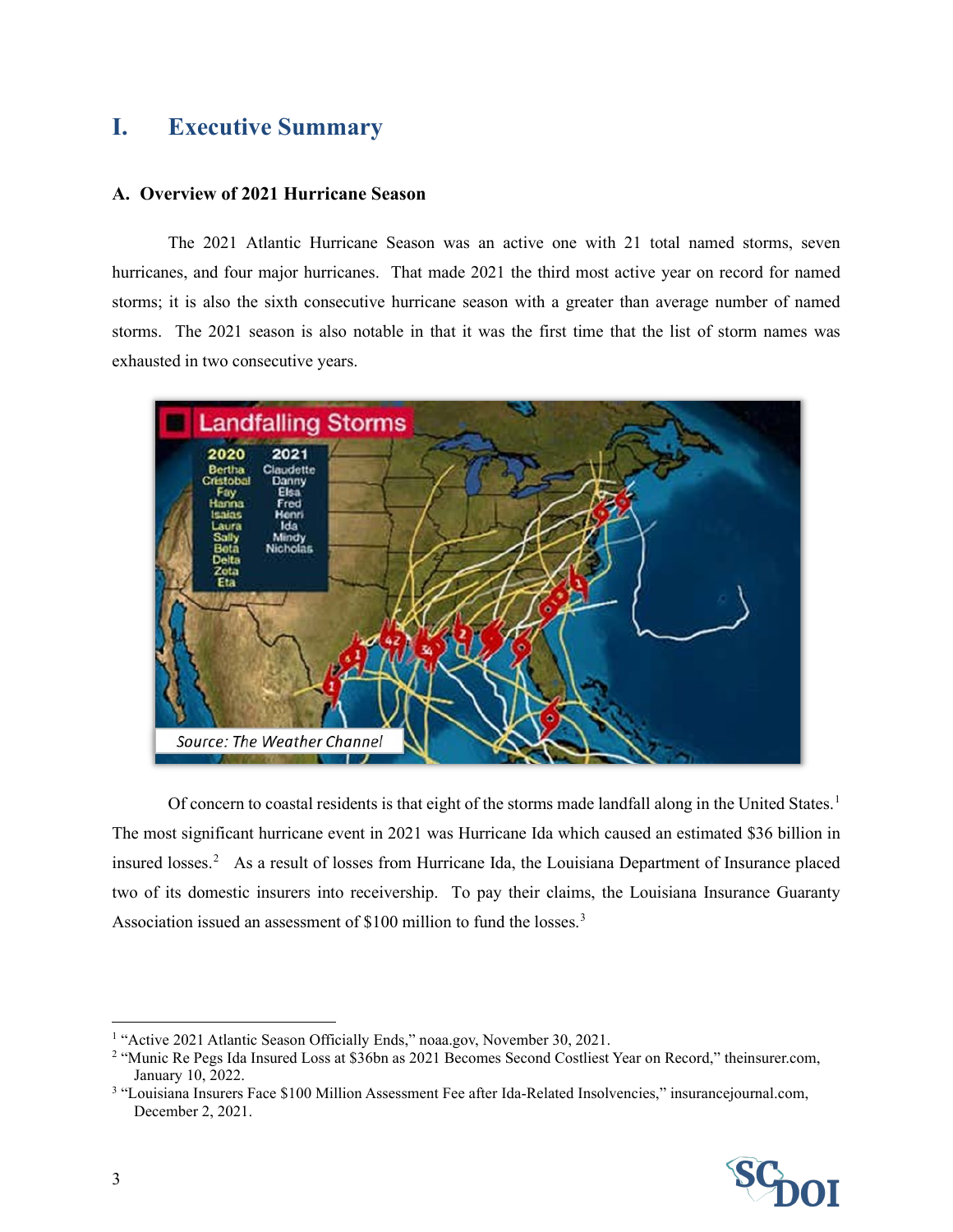While 2021 was a difficult hurricane season, the state of South Carolina was mostly spared. A weakening Tropical Depression Claudette brought heavy rain and winds to the Midlands, Tropical Storm Danny swept the coast with rain and strong winds, and Hurricane Elsa passed through the state as a tropical storm after making landfall along the Florida Gulf Coast. Fortunately, these three storms had limited impacts on South Carolina residents.

#### **B. Background**

The General Assembly began requiring the South Carolina Department of Insurance (SCDOI) to submit annual reports relating to the status of the South Carolina Wind and Hail Underwriting Association via the Omnibus Coastal Property Insurance Act of 2007 (Omnibus Act).<sup>[4](#page-3-0)</sup> The statute requiring this annual report was subsequently expanded to include an overview of the coastal property insurance market via the Competitive Insurance Act of 2014.<sup>[5](#page-3-1)</sup> As amended, the duties of the Director of Insurance (Director) state, in pertinent part:

*The director must submit a report to the President Pro Tempore of the Senate, the Speaker of the House of Representatives, the Chairman of the Senate Banking and Insurance Committee, and the Chairman of the House Labor, Commerce and Industry Committee by January thirty-first of each year regarding the status of the coastal property insurance market.*[6](#page-3-2)

This report is submitted in accordance with the requirements of S.C. Code of Laws Section 38-3- 110(5) and examines the status of the South Carolina coastal property insurance market through 2021.

#### **C. Status of the South Carolina Coastal Property Insurance Market**

In preparing this report, the South Carolina Department of Insurance (SCDOI) relied upon information obtained from the South Carolina Wind and Hail Underwriting Association (SCWHUA or Association), an insurer data call, consumer complaints, and consumer assistance provided through the SCDOI's Insurance Locator Service. Each of these sources would suggest that the coastal property insurance market is stable and, for many risks, can be competitive. The SCWHUA has seen decreases in the number of policies and insured values in both personal and commercial lines of insurance. Data gathered for 2020 and 2021 via the insurer data call show that personal and commercial policy counts rose over that time period. Anecdotal information from the SCDOI's Office of Consumer Services indicates



<span id="page-3-0"></span><sup>4</sup> 2007 S.C. Act No. 78.

<span id="page-3-1"></span> $5$  2014 S.C. Act No. 191.

<span id="page-3-2"></span><sup>6</sup> S.C. Code Ann. § 38-3-110 (2014).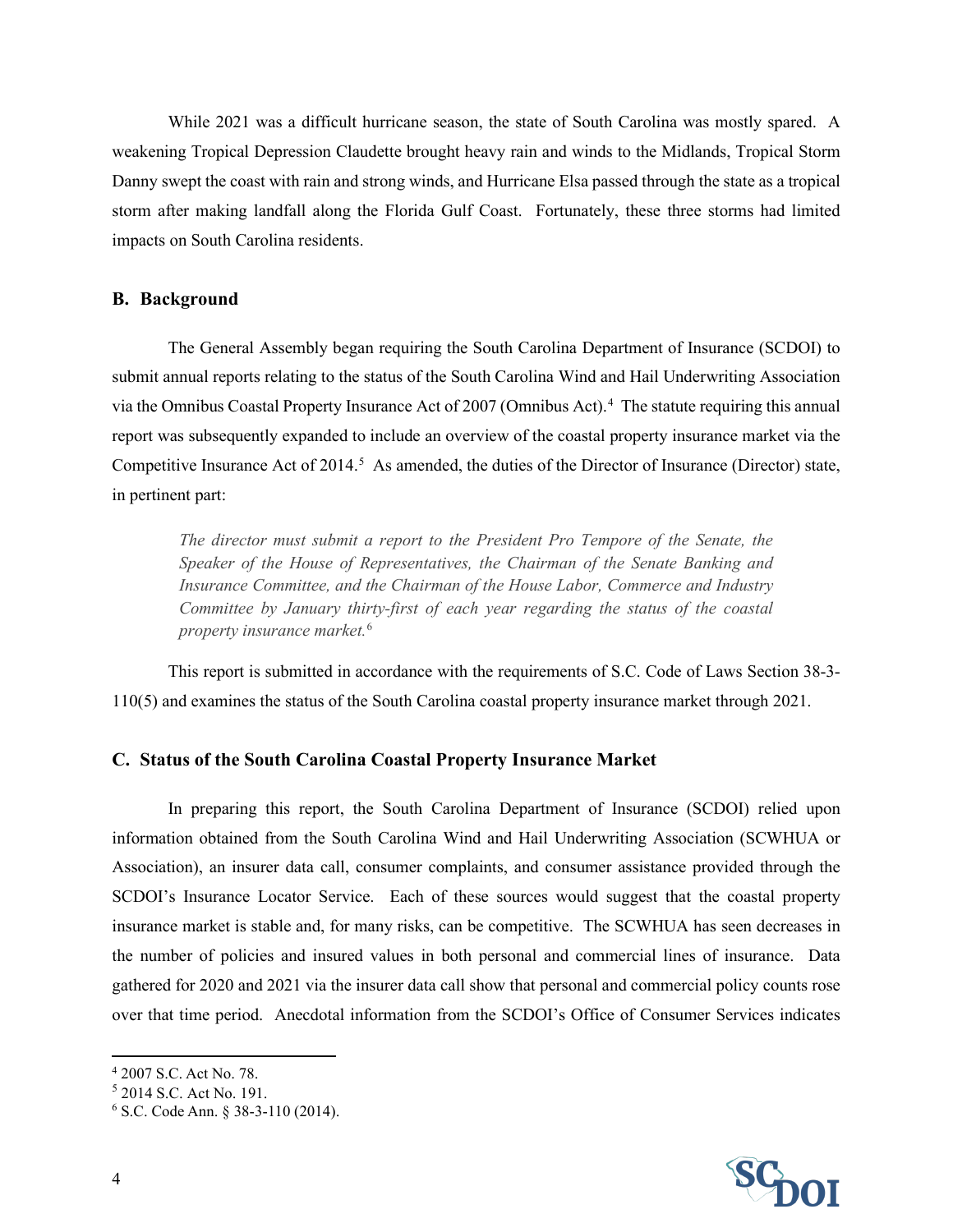that consumer complaints regarding coastal property insurance coverage, particularly those relating to availability issues, have dropped significantly since the 2007 SCWHUA territorial expansion. Finally, information relating to consumer experiences through the SCDOI's Insurance Locator Service demonstrates that many coastal property insurance consumers are able to realize meaningful savings if they shop their coverage.

Due in large part to past and on-going efforts of the South Carolina General Assembly and the SCDOI, including the expansion of the SCWHUA territory and industry outreach, the coastal property insurance market appears to be stable. There is enhanced availability of coverage in the traditional market, somewhat evidenced by the fact that the number of policies written by the SCWHUA has decreased drastically since its peak in 2011. Additionally, the top five and top ten property insurers have seen their market shares decrease, which generally indicates increased competition in the marketplace. The concentration in the market has decreased since 2008, and there is less reliance upon the market of last resort. Finally, the insurers that write property insurance on an Excess and Surplus Lines basis are insuring more coastal risks.

This report provides an outline of operations of the SCWHUA as well as its book of business. It also presents the results of an annual SCDOI data call and SCDOI efforts to promote a healthy coastal property insurance market. Additionally, there are brief discussions of flood insurance and earthquake insurance.

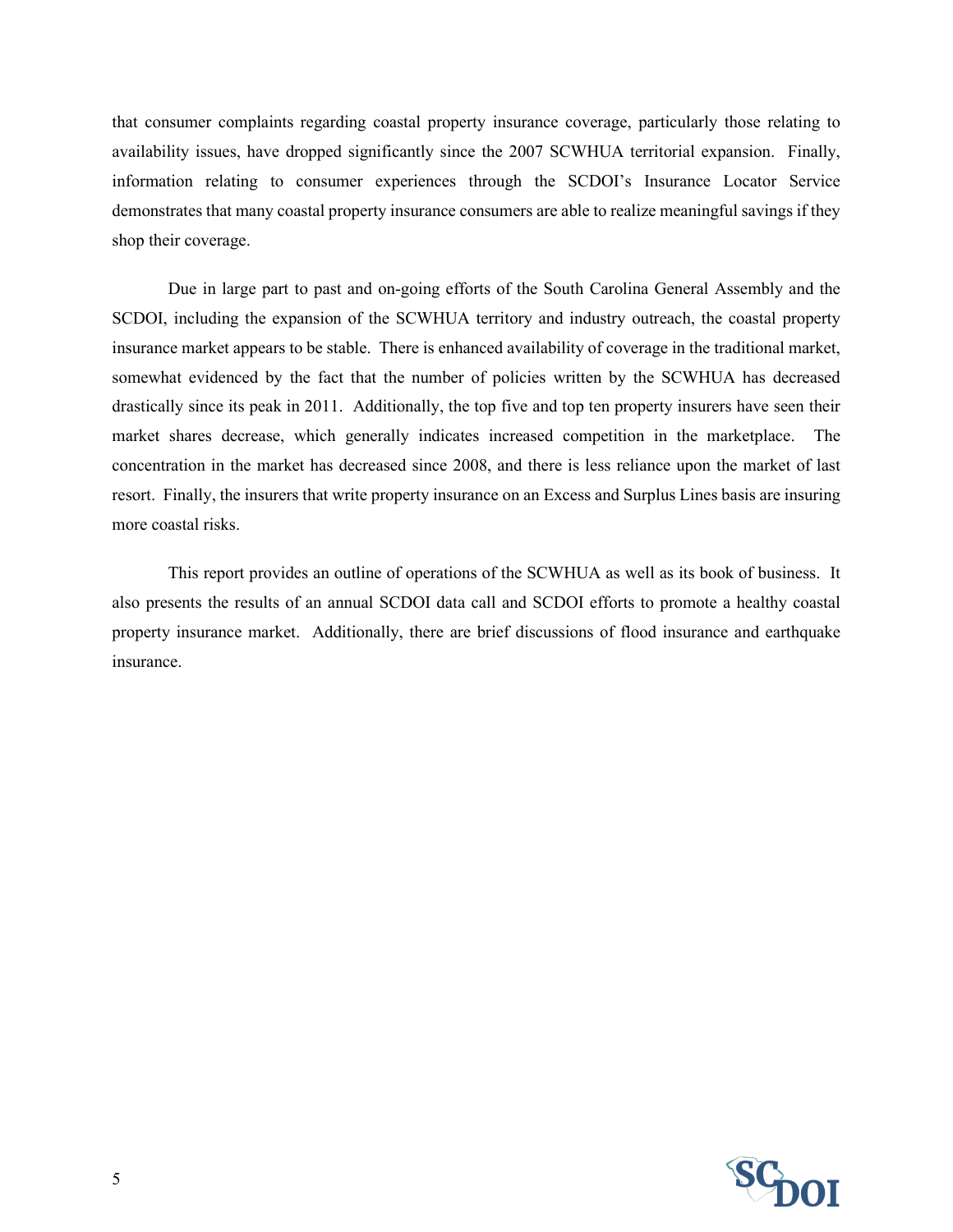## <span id="page-5-0"></span>**II. South Carolina Wind and Hail Underwriting Association**

#### **A. Overview of South Carolina's Property Residual Market**

The SCWHUA is a residual market mechanism for both personal and commercial property insurance. [7](#page-5-1) Residual market mechanisms are created by states to assure the availability of essential property insurance coverage. These markets of last resort are necessary when the voluntary market is unwilling or unable to write all of the insurance needed by consumers. Residual markets are intended to supplement the private market, not to compete with or displace it. Rates in the residual market are generally higher than in the voluntary market, both because of the higher costs typically associated with risks in residual markets and to avoid competition with the voluntary market. In fact, South Carolina law specifies that the SCWHUA is not intended to offer rates that are competitive with the admitted market.<sup>8</sup> Furthermore, rates for policies issued by the SCWHUA must be adequate and established at a level that allows the SCWHUA to operate as a self-sustaining mechanism.<sup>[9](#page-5-3)</sup>

#### **B. The SCWHUA**

#### **1. General Overview**

The South Carolina General Assembly authorized the creation of the SCWHUA in 1971. The SCWHUA assures an adequate market for wind and hail insurance in the coastal areas of South Carolina.[10](#page-5-4) All admitted property insurance companies licensed by the SCDOI are members of and are required to participate in the SCWHUA.<sup>[11](#page-5-5)</sup> In 2020, the SCWHUA completed its  $50<sup>th</sup>$  year of operation; in keeping with its mission, the 50 years of operation have resulted in an aggregate net loss of just under \$2 million.

Insurers must include wind coverage in all property insurance policies issued outside of the SCWHUA territory unless an exclusion is approved by the Director or his designee. [12](#page-5-6) Insurance companies writing policies in the defined SCWHUA territory may either offer wind coverage or exclude wind coverage. If an insurer elects to exclude wind coverage, then that coverage may be written by the SCWHUA. As a result, the consumer will have a wind insurance policy with the SCWHUA and a separate

<span id="page-5-2"></span><sup>8</sup> S.C. Code Ann. § 38-75-400(B) (2014).



<span id="page-5-1"></span><sup>7</sup> S.C. Code Ann. § 38-75-330(A) (2014).

<span id="page-5-3"></span> $9$   $Id$ .

<span id="page-5-4"></span><sup>10</sup> S.C. Code Ann. § 38-75-320 (2014).

<span id="page-5-5"></span><sup>11</sup> S.C. Code Ann. § 38-75-330(B) (2014).

<span id="page-5-6"></span><sup>12</sup> S.C. Code Ann. § 38-75-1230 (2014).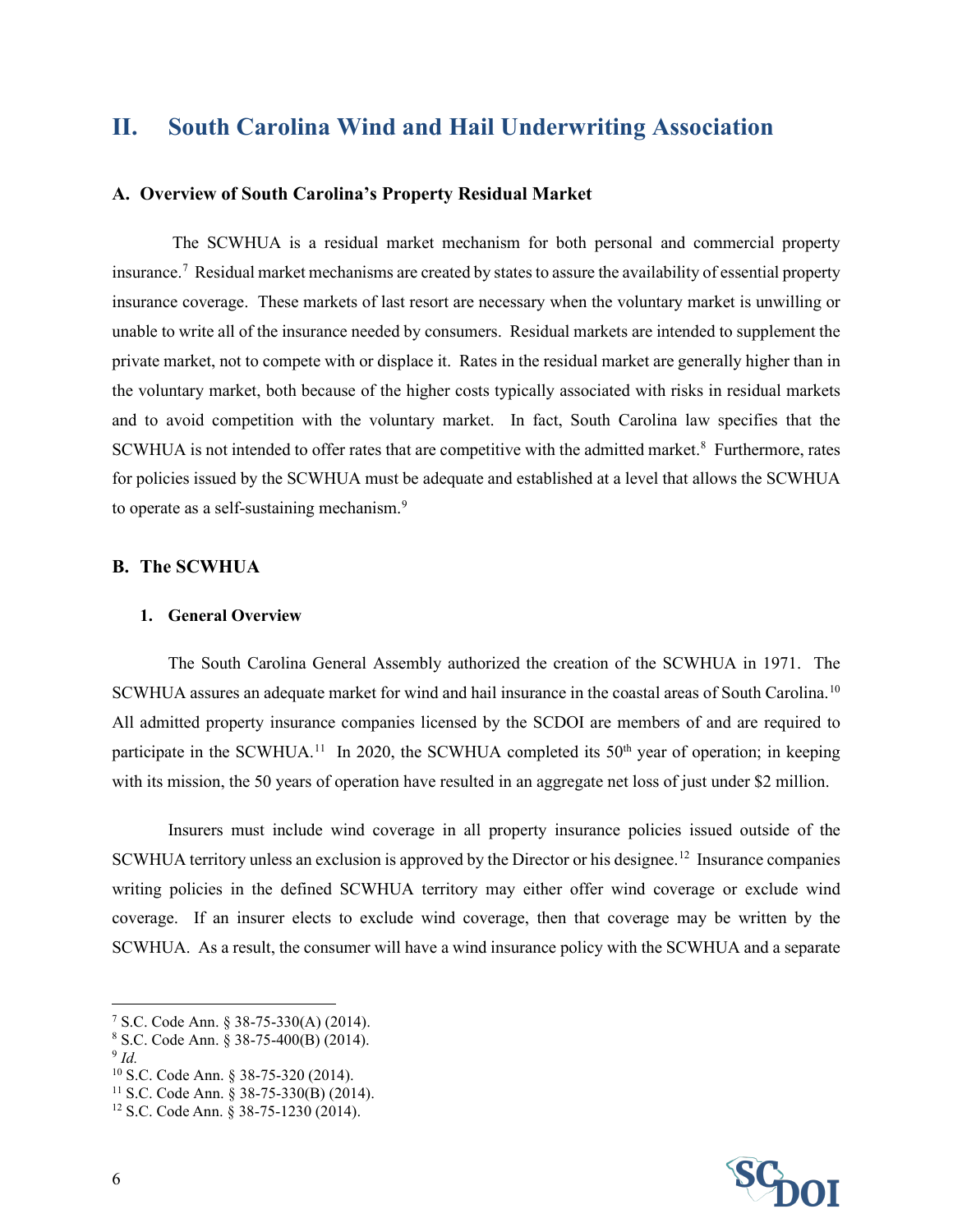insurance policy with a voluntary insurer for all other property perils. If a wind or hail event occurs, the SCWHUA will pay the losses covered under its policies. If those losses exceed the SCWHUA's available funds and purchased reinsurance coverage, then all admitted property insurance companies will be assessed for the difference based upon their market share in the state.<sup>[13](#page-6-0)</sup>

The SCWHUA purchases reinsurance to limit the need to assess member companies. By minimizing insurer assessments, the SCWHUA protects consumers and the overall health of the coastal property insurance marketplace. Insurer assessments, if levied, are often passed on to the consumer in the rates charged for insurance coverage in the voluntary market. They also discourage insurers from writing coverage by increasing uncertainty, so minimizing the assessments promotes a healthy market.

The SCWHUA attempts to purchase reinsurance to at least the 1-in-250 year event number. Over an extended period of time, for example, 10,000 years, the SCWHUA should expect to see a 1-in-250 year storm once every 250 years. This is a long-term, statistical number; it means that there is approximately a 0.4% chance of having such a storm during a given year. Although this is the likelihood of such a storm occurring, it is possible that a 1-in-250 year event will happen every year over the course of several years or multiple times during a single year. On the other hand, hundreds of years could go by between two such events occurring.

Purchasing reinsurance to the 1-in-250 year event number and beyond is expensive and can impact assessment amounts if not bought. The SCWHUA operates on a fiscal year basis (November 1 to October 31) so that member companies can properly record their liabilities at year end for their financial statements. To keep more funds on hand in the event of a hurricane, the SCWHUA generally does not close out a Fiscal Year in the fall after all claims have been paid. One of the goals of the SCWHUA is to break even financially. SCWHUA data show that from Fiscal Years 1973 to 2020, the SCWHUA incurred a net operating loss of

| <b>Association Year</b> | <b>Assessments</b> |
|-------------------------|--------------------|
| $(11/1$ to $10/31)$     | (Refunds)          |
| 2012                    | \$6,422,460        |
| 2013                    | \$4,227,955        |
| 2014                    | $(\$7,281,366)$    |
| 2015                    | $(\$3,735,212)$    |
| 2016                    | \$8,000,000        |
| 2017                    | \$1,659,444        |
| 2018                    | (\$1,956,182)      |
| 2019 (Preliminary)      | (\$1,219,304)      |
| 2020 (Preliminary)      | $(\$793,088)$      |
| 2021 (Preliminary)      | (\$3,588,546)      |

#### **Table 2.1: SCWHUA Assessments**

*Source: SCWHUA*



<span id="page-6-0"></span><sup>13</sup> S.C. Code Ann. § 38-75-370 (2014).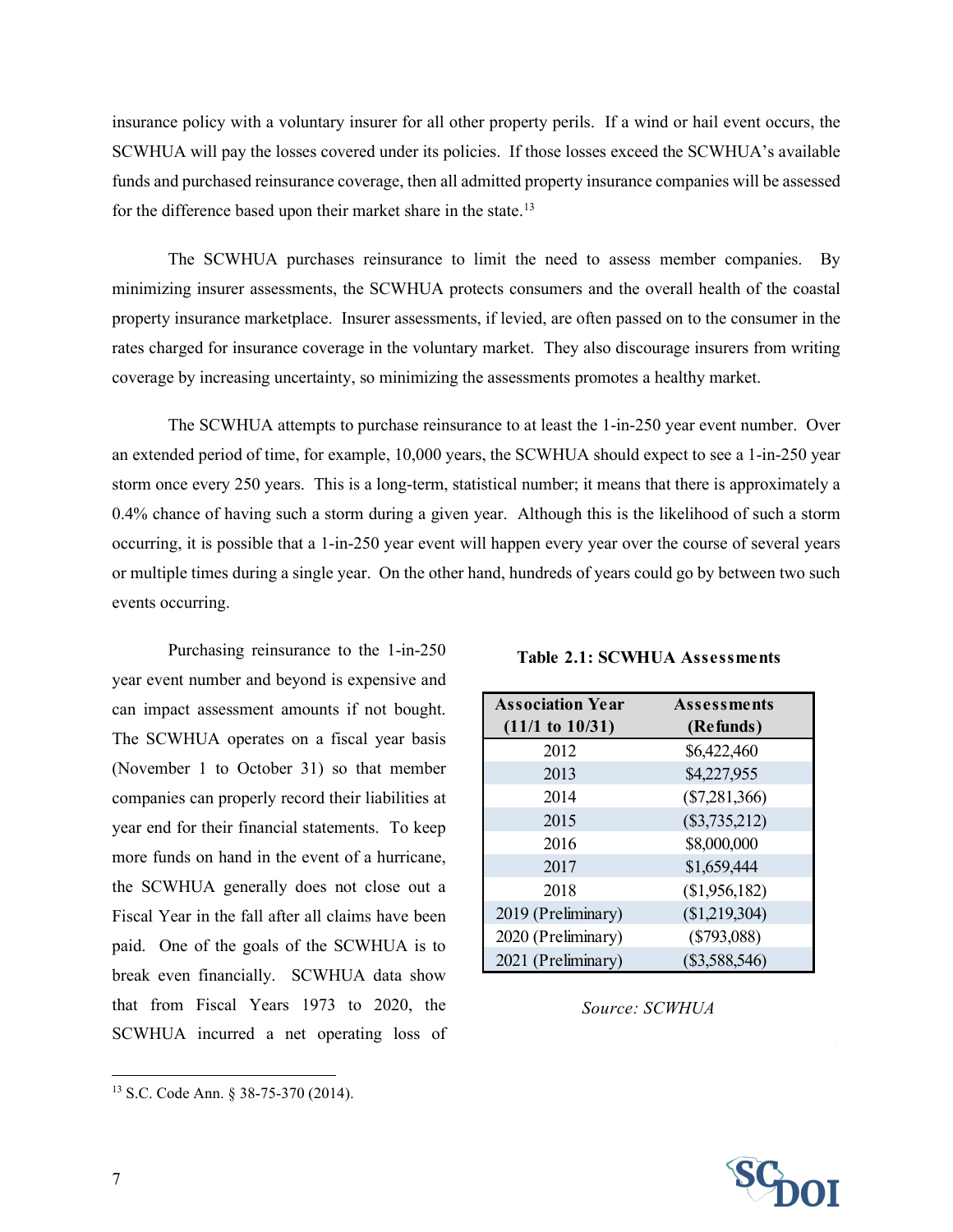\$3,827,301. This amount represents a -0.26% return based on an aggregate written premium for that time period of  $$1.455$  billion.<sup>14</sup>

Buying coverage at a higher year event level means the residual market is more likely to have enough reinsurance coverage to cover policyholders' claims without the need for a significant assessment if storm damages occur. The SCDOI and SCWHUA member insurers believe it is important that the Association maintains a high level of reinsurance coverage. Relatively small assessments each year are worth the reduced uncertainty that this level of reinsurance provides. Without this level of reinsurance, member insurers would be subject to much larger assessments following a major catastrophic event. This ultimately benefits consumers by establishing a more stable coastal insurance market. The SCWHUA reports that this approach resulted in a tempering of losses from Hurricane Matthew; of the current \$25.6 million incurred loss estimate, only \$10 million was paid by member insurers with reinsurers paying the balance.

The SCWHUA bought reinsurance to the 1-in-250 year return period number. This is an aggressive effort to prepare for a potentially devastating hurricane. The SCWHUA's loss retention was reduced from \$10 million to \$5 million for the 2019, 2020, and 2021 hurricane seasons. The program also includes a prepaid reinstatement to keep it in place should a second event occur. There are also provisions to pre-purchase a modified coverage at a lower price during the two years following a major event. The program is with reinsurers rated A- or better with A.M. Best Company. Some lines of coverage are backed by letters of credit or trust agreements funded by cash.

Other states' residual property insurance plans have taken different approaches. North Carolina, for example, relies on consumer assessments when there is a major event. With the exceptions of workers' compensation and medical malpractice, every policyholder in the state will be assessed regardless of line of business. Florida has a very complex system which includes issuing catastrophe bonds in addition to purchasing reinsurance. The cost of these bonds will then be passed on to all insurance consumers in the state via policyholder assessments for all lines of business other than workers' compensation and medical malpractice. Mississippi has linked its association to state government, allowing it to retain cash and assess all consumers in the state.

Due to its reduced exposure, the SCWHUA was recently able to obtain reinsurance coverage at the 1-in-250 level at roughly the same price as that purchased previously. Similar state associations were not

<span id="page-7-0"></span><sup>&</sup>lt;sup>14</sup> It should be noted that the SCWHUA was formed in 1971, but financial records for 1971 and 1972 are not available.

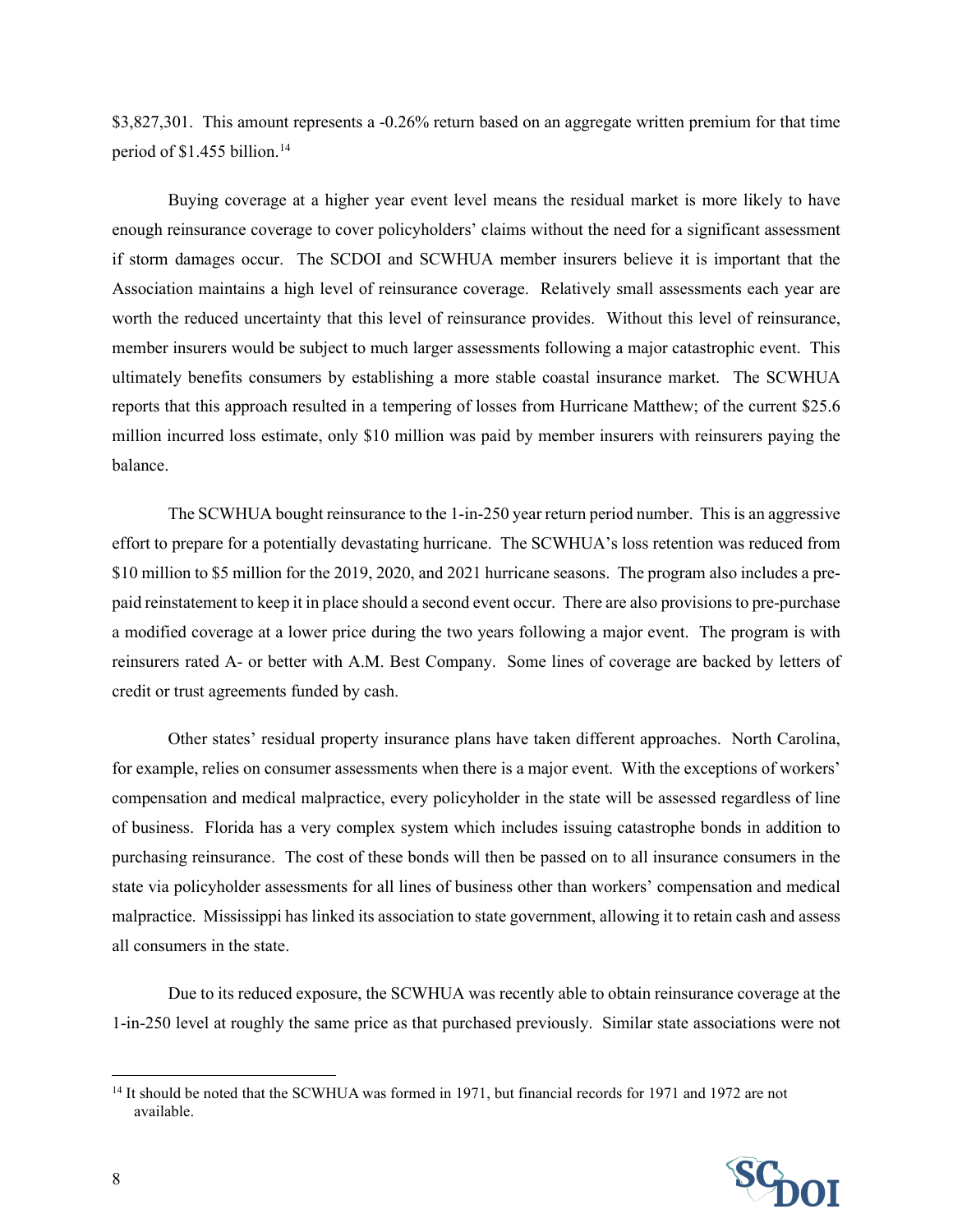as fortunate. Florida's Citizens Property Insurance Corporation (CPIC), the residual property market for that state, has a placeholder for reinsurance and catastrophe bonds of \$400 million in its 2022 budget, a  $60\%$  increase over  $2021$ .<sup>[15](#page-8-0)</sup>



Chart 2.1 illustrates the standing of the SCWHUA in terms of policy counts relative to other wind pools in the Southeastern United States in Fiscal Year 2020 (latest data available). South Carolina is significantly below several other states in the region. Although this can partially be explained by population differences among this group of states, it is still a positive sign as the SCWHUA seeks to be a true market of last resort. Florida's CPIC is an outlier and, assuch, is not included in this comparison. Unlike traditional markets of last resort, CPIC has long been one of the top homeowners writers in the state. In 2020, CPIC had approximately 540,000 policies. At the current growth rate, CPIC is anticipated to reach one million policies by the end of 2022.[16](#page-8-1) 

#### **2. Operation**

The SCWHUA is an unincorporated association governed by a seventeen member Board of Directors (Board) and is not a part of the SCDOI. Day to day operations of the Association are overseen by its Executive Director and SCWHUA staff. However, its rates, forms, and business plan are regulated by the SCDOI pursuant to state law. The SCWHUA submits rate, rule, and form change requests to the SCDOI for review and approval like voluntary insurers. Consistent with other residual market mechanisms, the SCWHUA must also receive SCDOI approval for changes to its plan of operation. SCWHUA Board

<span id="page-8-1"></span><sup>&</sup>lt;sup>16</sup> "Florida Growth Could Near Previous Highs. Depopulation in Focus," artemus.bm, October 8, 2021.



<span id="page-8-0"></span><sup>&</sup>lt;sup>15</sup> "Florida Citizens Reinsurance & Cat Bond Budget Hiked 60& for 2022," artemus.bm, December 17, 2021.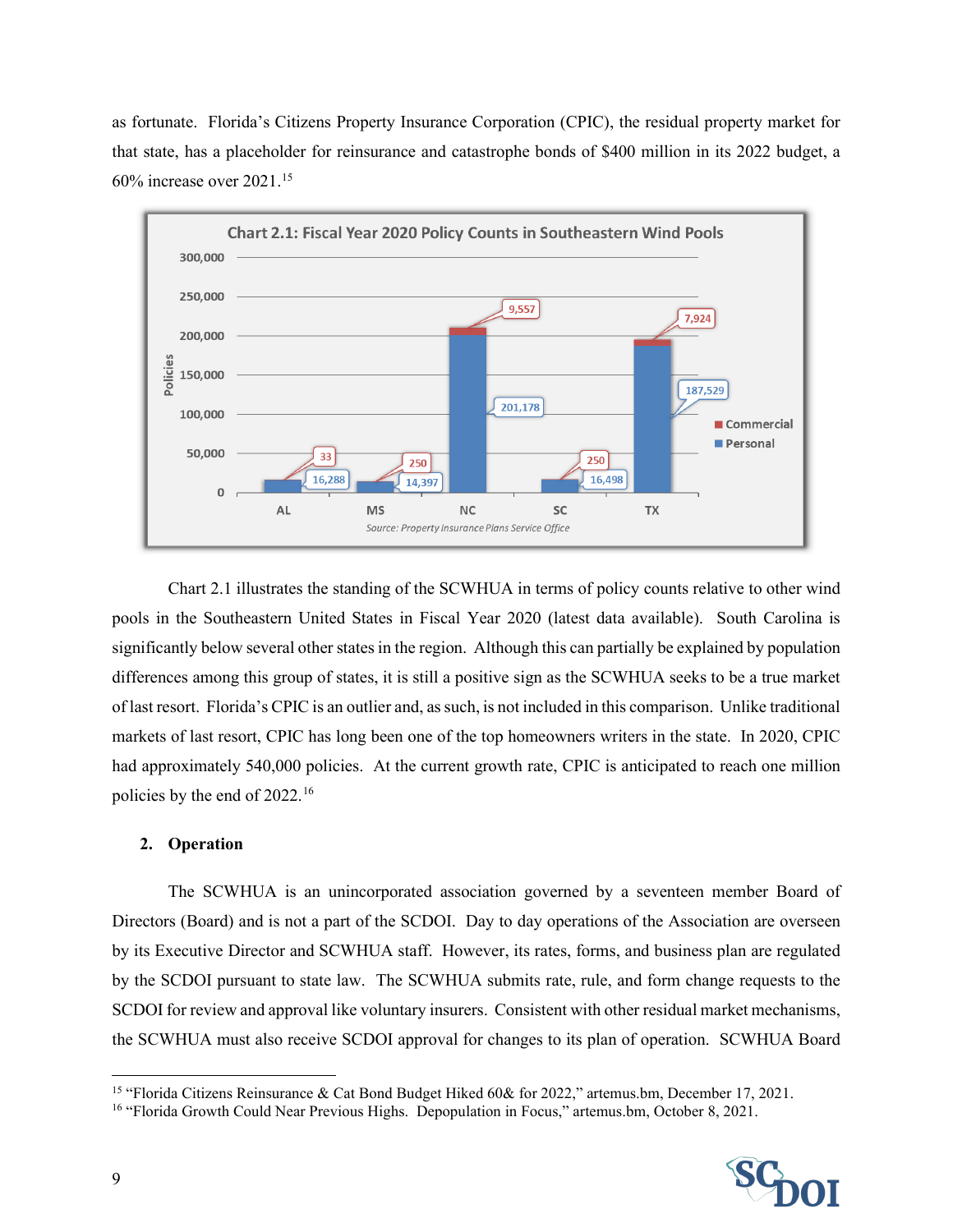membership consists of two insurance producers and four consumer representatives appointed by the Director as well as eleven members of the insurance industry nominated and elected by member insurers. An annual meeting is held in the state at a time and place determined by the Board. Special meetings may be held upon the call of the chairman of the Board or, in the event of his death or incapacity, upon the call of the vice chairman. Any eight members may request the chairman to call a meeting.

#### **3. SCWHUA Reforms and Operational Considerations**

A review of the SCWHUA was conducted by the SCDOI after the 2004 and 2005 hurricane seasons. Following these back-to-back destructive seasons, carriers writing coastal business saw that their hurricane exposure was greater than previously realized. This, coupled with predictions of continued above-average hurricane activity, resulted in the lack of affordable or, in some cases, available coastal property insurance coverage. Beginning in 2007 and continuing forward, there have been significant ongoing changes to the operation of the SCWHUA. Some of the changes resulted from the South Carolina General Assembly's enactment of the Omnibus Act. Other changes were the result of the coordinated efforts of the SCDOI and the SCWHUA to improve the availability of coverage and the efficiency of SCWHUA operations.

As indicated elsewhere in this report, the South Carolina coastal property insurance marketplace continues to offer choices to consumers. The SCWHUA has lost 69% of its policies since August 2011; this is a positive development for coastal consumers. It is also reassuring to consumers that the SCWHUA is available to provide coverage if needed.

During 2021, the SCWHUA submitted a rate filing to the Department proposing to increase rates for dwelling policies by 7.3% and for mobile home policies by 15%. Upon review, the SCDOI determined that the proposed rates would not be inadequate, excessive, or unfairly discriminatory and therefore approved the filing. The rate increase went into effect on December 1, 2021 and was the first rate increase implemented by the SCWHUA since December 2012.

#### **a. Expansion of the SCWHUA Territory**

The most significant change to the SCWHUA took place in 2007 with the expansion of the territory in which the Association can write essential property insurance, which is defined as "insurance against direct loss to property as defined in the wind and hail insurance policy and forms approved by the Director or his designee; and after January 1, 1995, at the request of the insured, coverage for (a) actual loss of

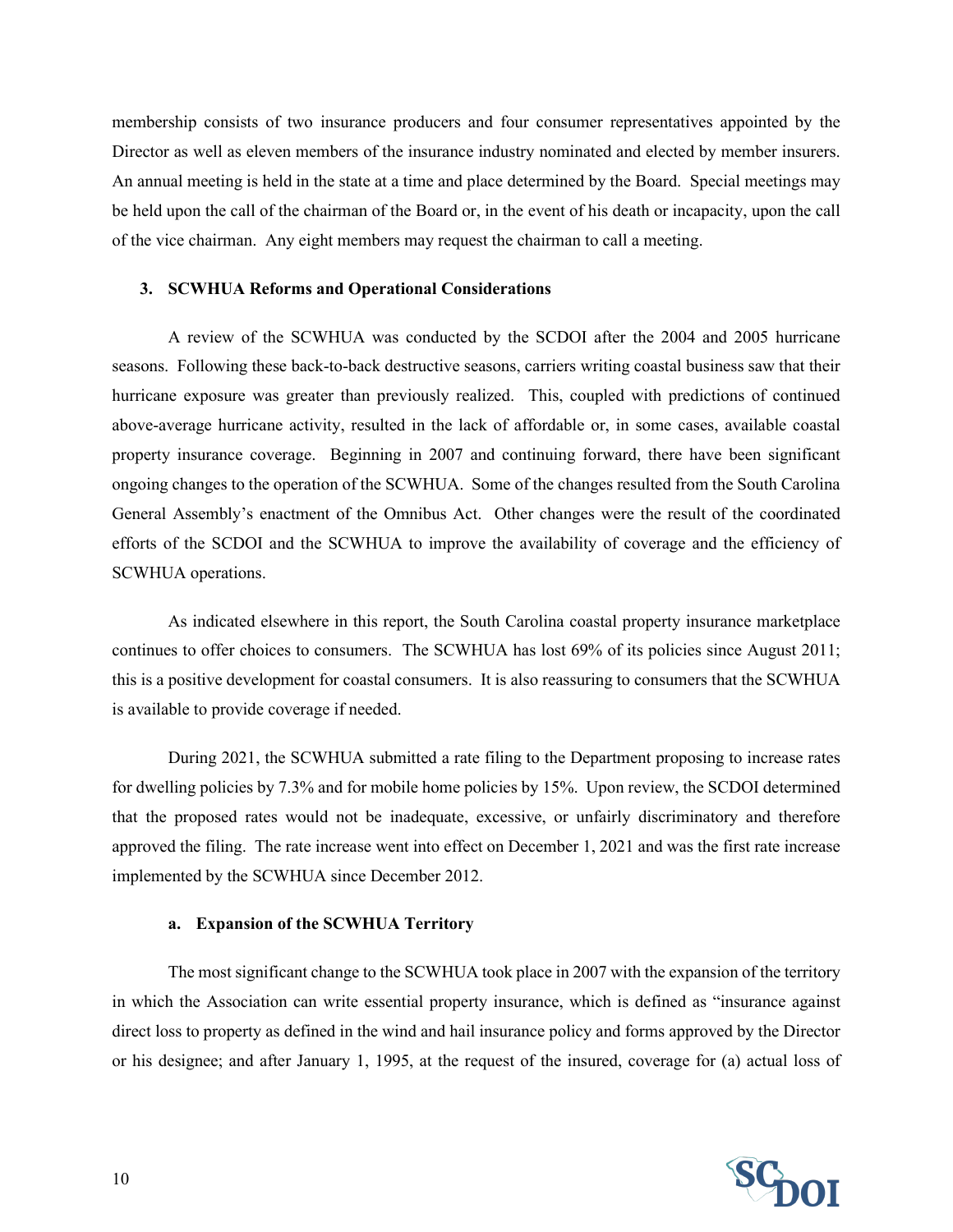business income; (b) additional living expense; or (c) fair rental value of loss."<sup>17</sup> The territory was temporarily expanded by orders of the Director, as detailed below, and was permanently expanded via the Omnibus Act to include areas where consumers were reporting difficulty obtaining coverage.

SC Code Section 38-75-460 gives the Director authority to issue an order temporarily expanding the territory for a period up to two years as well as the authority to issue subsequent orders renewing such expansions. The first expansion was ordered via SCDOI Order 2007-01, which was later incorporated into state law via the Omnibus Act. A subsequent expansion was ordered via SCDOI Order 2007-03. The territory remains as defined in Order 2007-03 after having been ratified by the General Assembly via the Omnibus Act and renewed by order of the Director of Insurance via SCDOI Orders 2009-01, 2011-01, 2013-01, 2015-01, 2017-01, and 2019-01, and 2020-06.

Prior to the issuance of the latest renewal via Order 2020-06, the SCDOI conducted a review as required by SC Code Section 38-75-460. As part of its review process, the SCDOI asked the SCWHUA to provide input. The following points were noted:

- The SCWHUA has not received any consumer inquiries requesting that there be further territorial expansion. The two expansion orders in 2007 addressed those consumers who were experiencing difficulties.
- The SCWHUA staff has reviewed the territory as it exists today. It was unable to identify any areas within the territory which could be deleted.
- The SCWHUA portfolio is currently decreasing after reaching a high point in August 2011. The SCWHUA staff believes that this indicates that the corresponding coastal market is also relatively stable. Part of the reason for this condition was the action taken by the SCDOI through the expansion of the SCWHUA territory in 2007 (and subsequent renewals).
- The SCWHUA staff believes that insurance companies do not prefer to operate under conditions of uncertainty. The current status of the territory is well known to the member insurance companies; any change to the territory could have a negative impact on the progress that has been made in regard to the coastal marketplace.
- The SCWHUA territory acts as a safety net for the protection of consumers that are unable to find other alternative options for wind and hail coverage in the private market.

The Director issued Order 2020-06 on December 4, 2020 to renew Order 2019-01 and keep the territory expansion in effect until March 29, 2023 based on the SCDOI's review, which included the aforementioned feedback from the SCWHUA. The SCWHUA has reported to the SCDOI that it is not receiving feedback from coastal consumers that they are unable to obtain coverage from either the private market or the SCWHUA.



<span id="page-10-0"></span><sup>17</sup> S.C. Code Ann. § 38-75-310(1) (2014).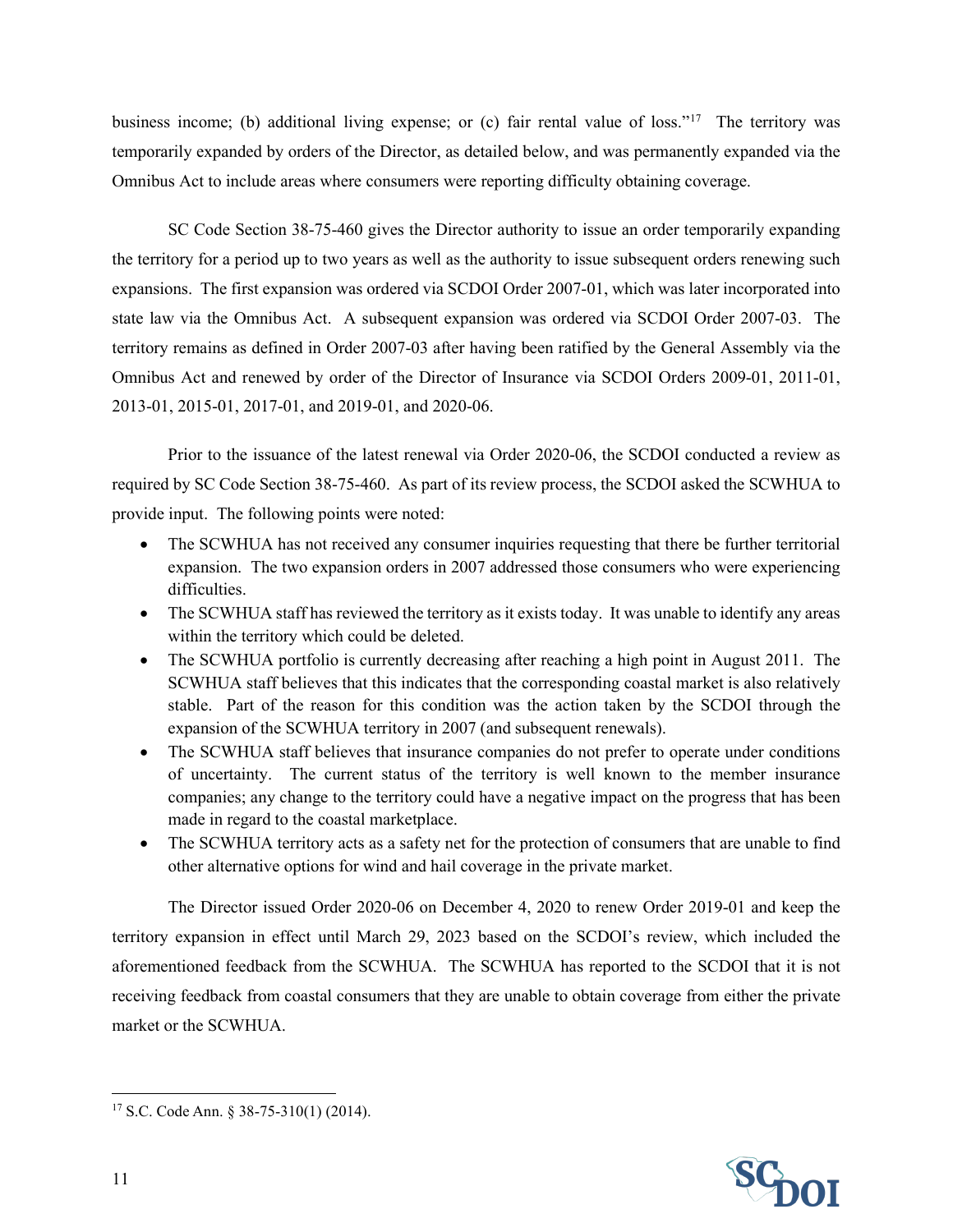#### **C. SCWHUA Book of Business**

As noted in previous annual reports, there are encouraging trends occurring in terms of the coastal property insurance marketplace in South Carolina. Anecdotal reports from insurance producers indicate that they have markets and/or alternatives for clients seeking coastal property insurance. Consumer complaints relating to the availability of coverage to the SCWHUA and the SCDOI have declined as compared to the complaints received during the coastal property insurance availability crisis in the mid-2000s. New insurers have been entering the state to provide coverage to coastal consumers.

**Table 2.2: SCWHUA Book of Business Changes from Peak in 2011 to 12/31/2021**

|                      | 08/31/2011       | 12/31/2021      | <b>Change</b> |
|----------------------|------------------|-----------------|---------------|
| <b>Policy Count</b>  | 47.366           | 14.612          | $-69.2\%$     |
| l Pre mium           | \$97,007,667     | \$31,985,355    | $-67.0\%$     |
| Total Insured Limits | \$17,310,330,477 | \$4,992,006,049 | $-71.2%$      |

#### *Source: SCWHUA*

The most significant example of improvement is an analysis of the SCWHUA's combined personal and commercial policy data. Association staff consider August 31, 2011 to be the highpoint of the book of business in terms of written premium, policy count, and exposure. When compared to the book of business as of December 31, 2021, we see that the residual market's loss of business, a positive trend for consumers, is continuing. It should be noted that the total insured limits, or Association exposure, has decreased by \$12.3 billion, cutting the total insured limits by more than two thirds as compared to the SCWHUA's 2011 peak. As a note for comparison purposes, the \$12.3 billion decrease in total insured limits far exceeds the total exposure of \$930 million that the Association had when Hurricane Hugo made landfall in 1989.

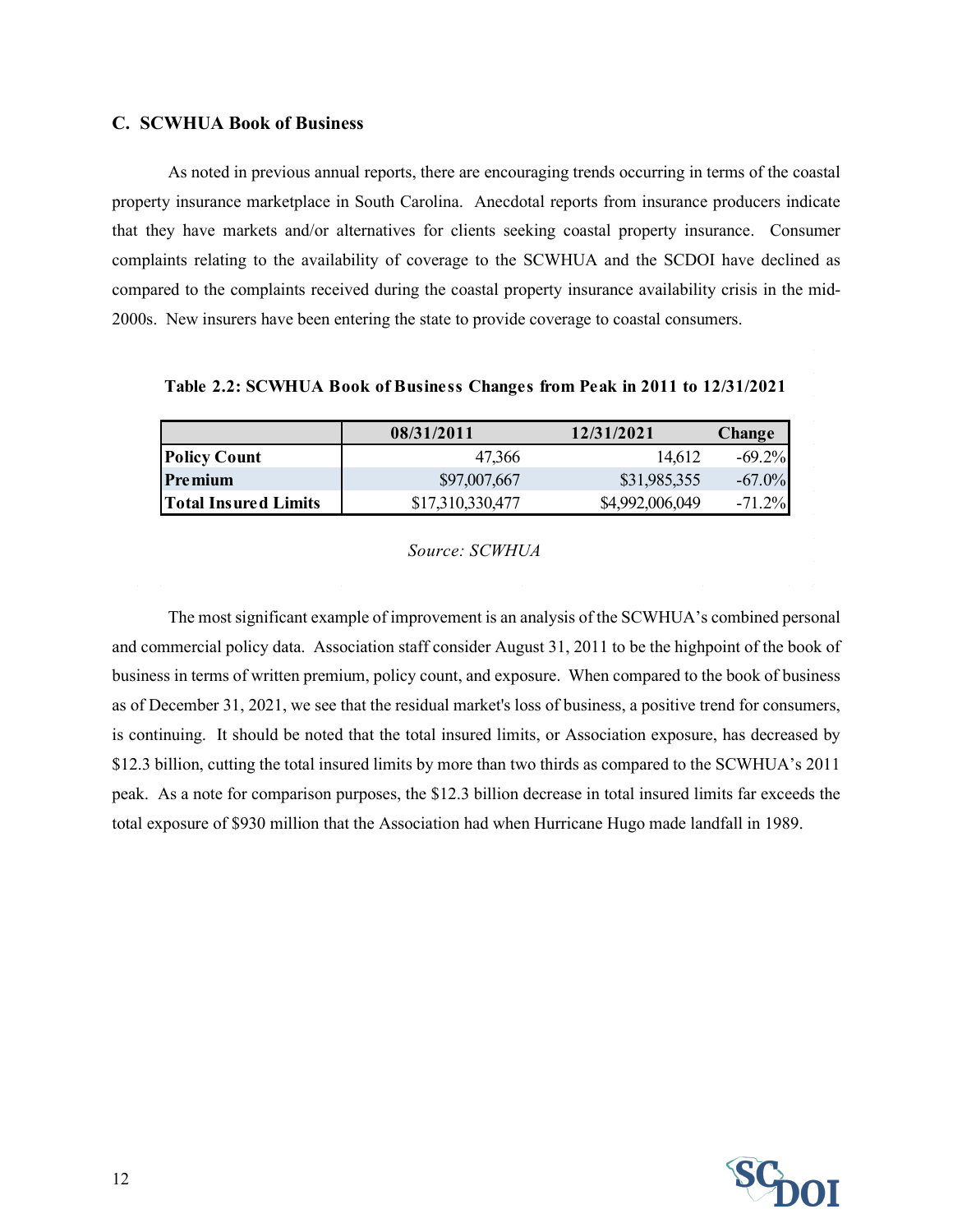While opportunities are expanding for coastal consumers in South Carolina, this is not true in all states. In Florida and Louisiana, more consumers are moving to residual markets. In California, areas subject to wildfire risk are facing challenges. Insurers are finding it difficult to offer coverage, resulting in consumers seeing availability and affordability challenges.



The decrease in business covers nearly all areas of the Association's operation. While the largest decrease is occurring in Zone 1, the territory closest to the Atlantic Ocean, consumers are also leaving in significant numbers in Zone 2. This demonstrates that consumers are finding better alternatives in terms of coverage, price, and features. As demonstrated in Chart 2.2, these decreases have been observed steadily in recent years. It is important to note that the areas covered by Zone 1 in Beaufort, Charleston, and Colleton Counties consist of barrier islands. The reduction in business for these highly exposed risks is important. Equally important are the decreases in Zone 1, Horry and Georgetown Counties. While these properties are located on the mainland, historic hurricane tracks put them at greater risk to loss. Table 2.3 breaks down the changes by county and SCWHUA zone from the SCWHUA's 2011 peak and year-end 2021.

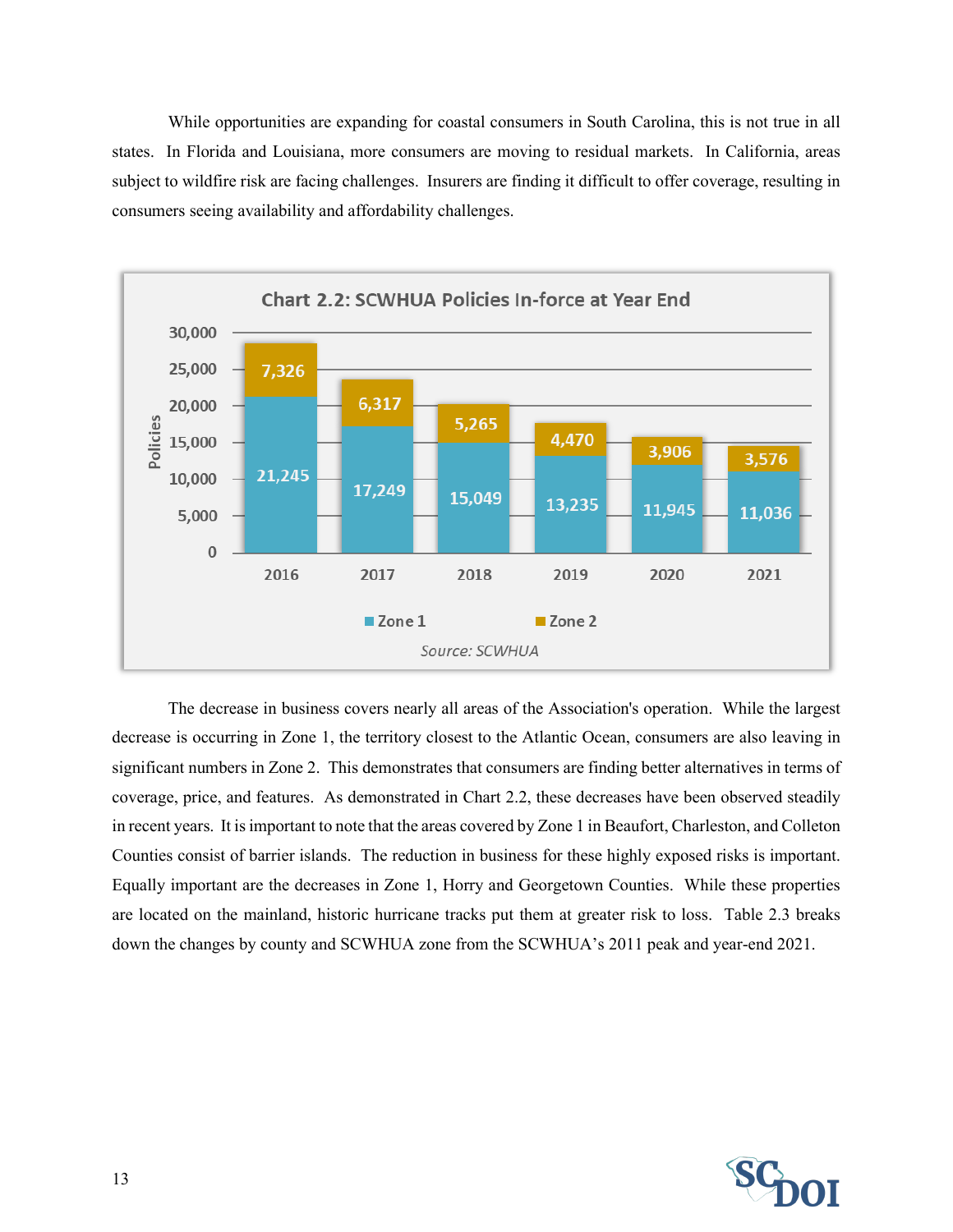|                             |                     | <b>Policy</b> | <b>Policy Count</b> | <b>In-Force</b>  |                       |
|-----------------------------|---------------------|---------------|---------------------|------------------|-----------------------|
| Zone                        | County              | Count         | % Change            | <b>Premiums</b>  | <b>Insured Limits</b> |
| 1                           | Beaufort            | $-7,625$      | $-78%$              | $-$19,476,720$   | $-$ \$4,234,712,219   |
|                             | Charleston          | $-3,888$      | $-75%$              | $-$12,220,114$   | $-$ \$2,144,304,441   |
| 1                           | Colleton            | $-855$        | $-75%$              | $-$1,862,369$    | $-$ \$321,463,045     |
| 1                           | Georgetown          | $-1,760$      | $-65%$              | $-$ \$4,045,164  | $-$ \$736,418,526     |
| 1                           | Horry               | $-11,531$     | $-64\%$             | $-$17,962,532$   | -\$2,969,732,039      |
|                             | <b>Total Zone 1</b> | $-25,659$     | $-70%$              | $-$ \$55,566,899 | $-$10,406,630,270$    |
|                             |                     |               |                     |                  |                       |
| $\overline{2}$              | Beaufort            | $-856$        | $-68%$              | $-$1,220,530$    | $-$ \$283,657,031     |
| $\overline{2}$              | Charleston          | $-3,526$      | $-72\%$             | $-$ \$5,178,369  | $-$1,001,640,760$     |
| 2                           | Colleton            | $-2$          | $-100%$             | $-$ \$6,848      | $-$1,320,800$         |
| $\mathcal{D}_{\mathcal{L}}$ | Georgetown          | $-320$        | $-36\%$             | $-$ \$356,351    | $-$76,142,693$        |
| 2                           | Horry               | $-2,391$      | $-66%$              | $-$ \$2,693,222  | $-$ \$548,932,874     |
|                             | <b>Total Zone 2</b> | $-7,095$      | $-66%$              | $-$ \$9,455,320  | $-$ \$1,911,694,158   |
|                             |                     |               |                     |                  |                       |
|                             | <b>Grand Total</b>  | $-32,754$     | $-69%$              | $-$ \$65,022,219 | $-$12,318,324,428$    |

**Table 2.3: SCWHUA In-Force Policy Changes from 8/31/2011 to 12/31/2021**

*Source: SCWHUA*

As seen in Table 2.4, Horry County has the highest exposure with \$1.7 billion of in-force liability ("Insured Limits"); Charleston County has the second highest with \$1.3 billion. Despite these large values, the downward trends during the past ten years are encouraging. The SCWHUA reports these trends are continuing—even after the impacts of hurricanes in recent years. Insurers are still seeking coastal business; in a regular week, the SCWHUA receives more mid-term cancellation requests than it does new business submissions.

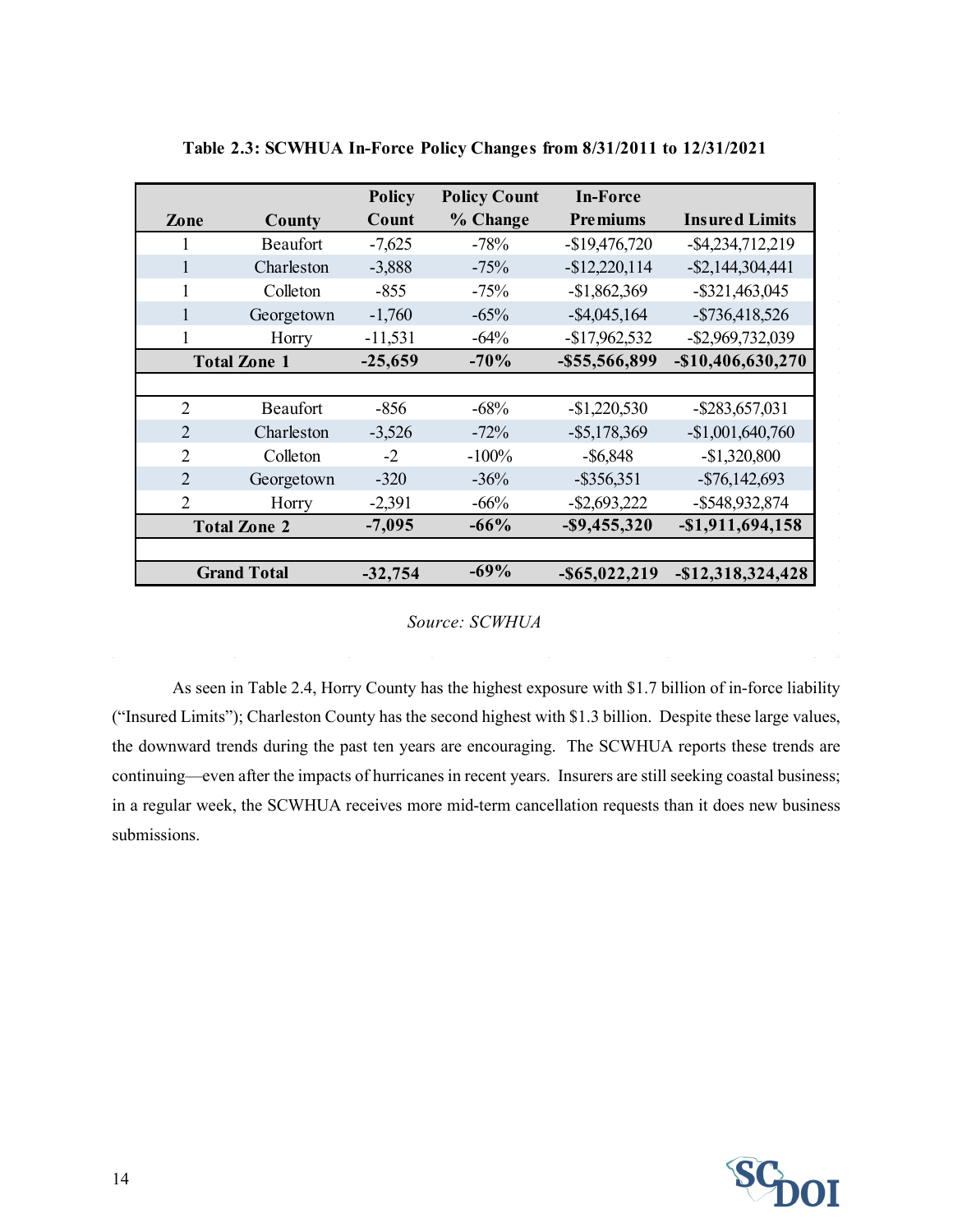|                |                     | <b>Policy</b> | % of Total      | In-Force        | % of Total     |                       |
|----------------|---------------------|---------------|-----------------|-----------------|----------------|-----------------------|
| Zone           | County              | Count         | <b>Policies</b> | <b>Premiums</b> | <b>Premium</b> | <b>Insured Limits</b> |
|                | Beaufort            | 2,136         | 15%             | \$5,650,540     | 18%            | \$1,090,777,072       |
| 1              | Charleston          | 1,304         | 9%              | \$5,283,547     | 17%            | \$760,569,247         |
| 1              | Colleton            | 281           | $2\%$           | \$744,488       | $2\%$          | \$110,221,734         |
| $\mathbf{1}$   | Georgetown          | 943           | 6%              | \$2,732,904     | 9%             | \$427,673,943         |
| 1              | Horry               | 6,372         | 44%             | \$11,276,614    | 35%            | \$1,424,832,043       |
|                | <b>Total Zone 1</b> | 11,036        | 76%             | \$25,688,093    | 80%            | \$3,814,074,039       |
|                |                     |               |                 |                 |                |                       |
| $\overline{2}$ | <b>Beaufort</b>     | 399           | 3%              | \$722,690       | $2\%$          | \$176,774,750         |
| $\overline{2}$ | Charleston          | 1,340         | 9%              | \$2,985,131     | 9%             | \$543,544,640         |
| $\overline{2}$ | Colleton            | $\theta$      | $0\%$           | \$0             | $0\%$          | \$0                   |
| $\mathfrak{D}$ | Georgetown          | 581           | $4\%$           | \$993,889       | 3%             | \$189,486,315         |
| $\overline{2}$ | Horry               | 1,256         | 9%              | \$1,595,645     | $5\%$          | \$268,126,305         |
|                | <b>Total Zone 2</b> | 3,576         | 24%             | \$6,297,355     | 20%            | \$1,177,932,010       |
|                |                     |               |                 |                 |                |                       |
|                | <b>Grand Total</b>  | 14,612        | 100%            | \$31,985,448    | $100\%$        | \$4,992,006,049       |

**Table 2.4: SCWHUA In-Force Policies as of 12/31/2021 by Wind Pool Zone and by County**

*Source: SCWHUA*

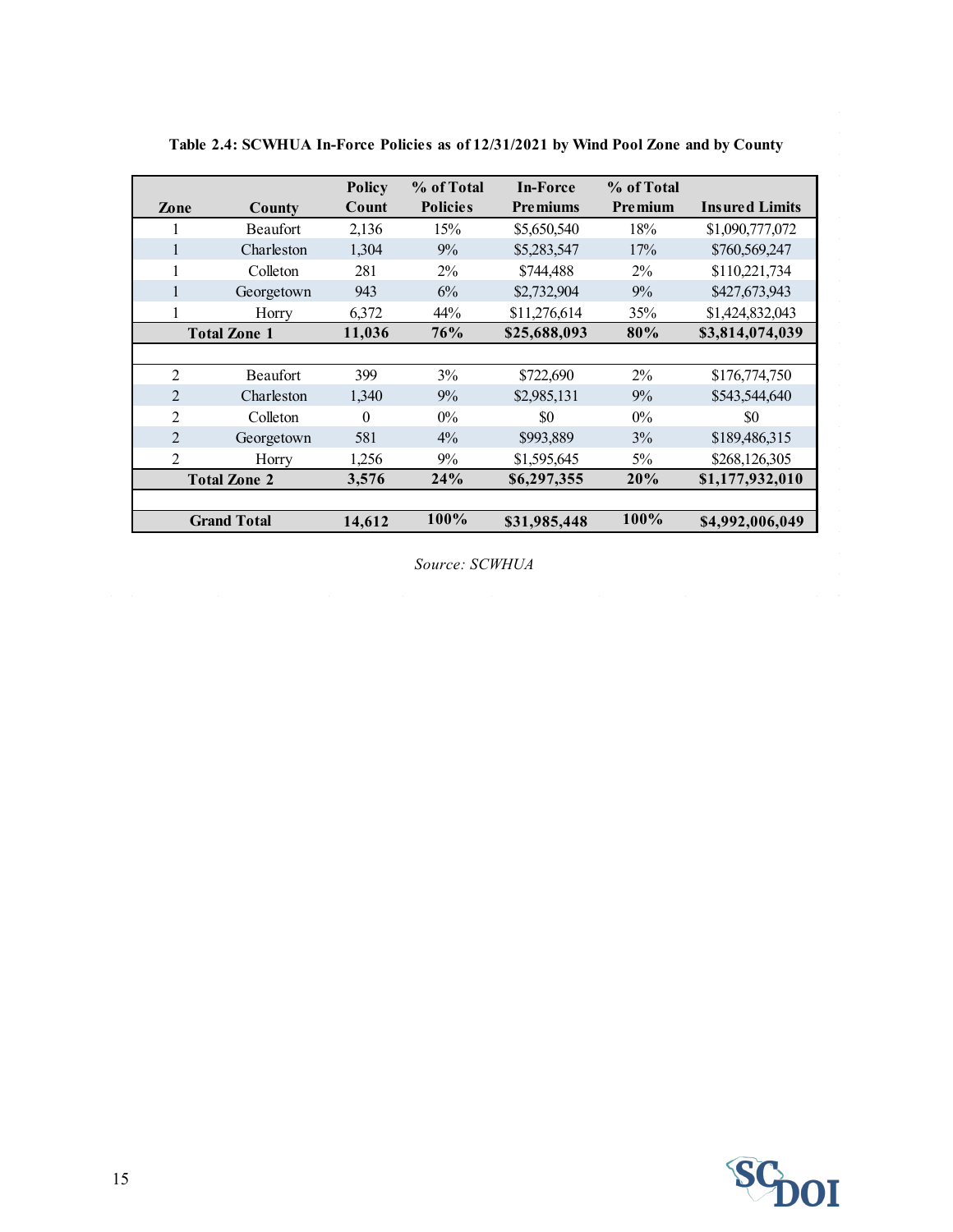## <span id="page-15-0"></span>**III. Department of Insurance Data Call**

In October 2007, the SCDOI issued an ongoing data call to all admitted carriers<sup>[18](#page-15-1)</sup> writing personal and commercial property insurance coverage in the SCWHUA territory, which is commonly referred to as the Wind Pool. The purpose of the data call is to evaluate the effect of the expansion on the number of policies written "with wind" and "without wind" in the Wind Pool. Companies that in the prior year have written more than \$1 million in annual South Carolina property insurance premiums for personal or commercial lines or both are required to respond to the data call.<sup>19</sup> Due to the timing of these quarterly submissions, this report includes data for the first three quarters of 2020 and 2021.

The requested data are broken down monthly between property insurance coverage that includes wind and coverage without wind. Each company provides this information for both the current and prior years. The two categories of data reported are:

- 1. Number of new policies written; and
- 2. Total number of policies in-force.

Due to new companies meeting the \$1 million threshold as well as carriers entering and exiting the market, the list of companies reporting in the data call tends to change slightly each year.<sup>[20](#page-15-3)</sup> Therefore, in order to minimize any distortion, we believe it is most appropriate to focus on the changes between 2020 and 2021 in this year's data call submissions for purposes of this annual report. Due to this change and the variance among companies reporting from year to year, it is more important to concentrate on trends rather than exact values when comparing figures from different annual reports.

#### **A. Data Call Results for the Personal Lines Admitted Market**

There were 104 carriers reporting in 2021 compared to 108 carriers reporting in 2020 and 95 in 2019. These numbers vary as carriers reach or fall below the established premium threshold for reporting.

<span id="page-15-3"></span><sup>&</sup>lt;sup>20</sup> Carrier data submissions with clear data inconsistencies which could not be resolved have been omitted.



<span id="page-15-2"></span>

<span id="page-15-1"></span><sup>&</sup>lt;sup>18</sup> The data call does not include Excess and Surplus lines policy information.<br><sup>19</sup> Wind Pool Data Call Notice, October 8, 2007; Wind Pool Data Call Clarification Memorandum, October 23, 2007; Bulletin 2008-08, April 16, 2008; Bulletin 2009-14, August 7, 2009.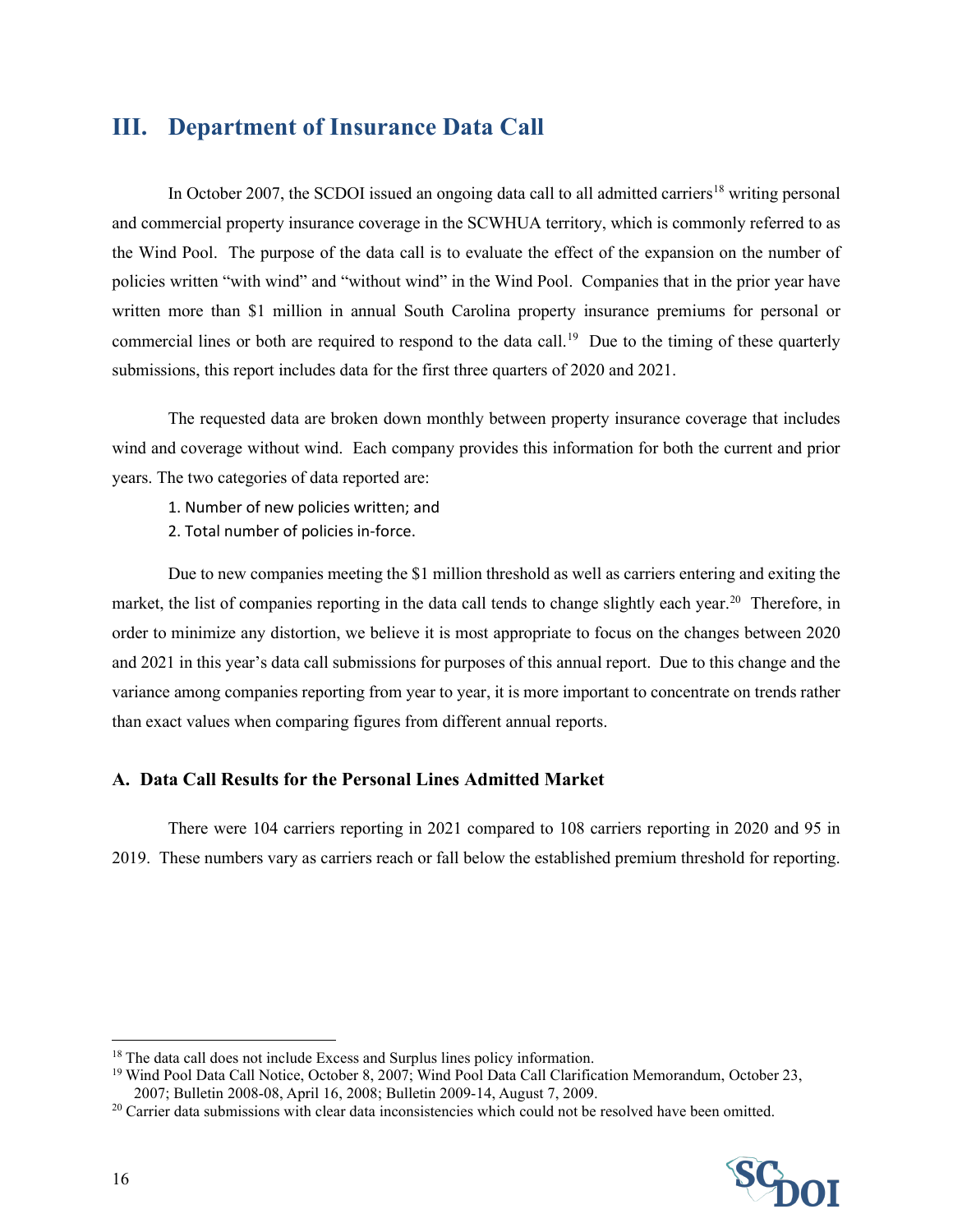|               |                     |                     | <b>Total Number</b> |              |              |
|---------------|---------------------|---------------------|---------------------|--------------|--------------|
|               | <b>New Policies</b> | <b>New Policies</b> | of New              |              |              |
| 9 Months      | <b>Issued with</b>  | Issued              | <b>Policies</b>     | Percent with | Percent      |
| <b>Ending</b> | Wind                | without Wind        | Issued              | Wind         | without Wind |
| Sep 2020      | 24,508              | 2.459               | 26,967              | $90.9\%$     | $9.1\%$      |
| Sep 2021      | 35,679              | 3,631               | 39,310              | 90.8%        | $9.2\%$      |
| % Change      | 45.6%               | $47.7\%$            | 45.8%               |              |              |

**Table 3.1: Personal Lines Admitted Market - New Policies Issued in SCWHUA Territory**

*Source: SCDOI Data Call*

The total number of new policies issued by admitted carriers in the Wind Pool area increased significantly for the first three quarters of 2021 as compared to the first three quarters of 2020. The percentage of new personal lines property insurance policies written in the Wind Pool that included wind remains high relative to that obtained in prior data call cycles. The increase in the total number of new policies written could be due in part to an increase in the willingness of consumers to shop for coverage as well as recent trends in home sales.

While the number of new policies written is one indication of the willingness of companies to expand their books of business in the Wind Pool area, it is important to also review the total policies inforce (PIF) for information on the overall size of the personal lines admitted market for property insurance coverage in the Wind Pool. This takes into account new policies written as well as renewals of existing policies net of any terminations due to cancellation or non-renewal.

|                 |                      | <b>PIF</b> without |                  | Percent with | Percent             |
|-----------------|----------------------|--------------------|------------------|--------------|---------------------|
| Month           | <b>PIF</b> with Wind | Wind               | <b>Total PIF</b> | Wind         | <b>Without Wind</b> |
| <b>Sep 2020</b> | 113.219              | 26,194             | 139.413          | 81.2%        | 18.8%               |
| Sep 2021        | 127,087              | 27,700             | 154,787          | $82.1\%$     | $17.9\%$            |
| % Change        | $12.2\%$             | $5.7\%$            | $11.0\%$         |              |                     |

**Table 3.2: Personal Lines Admitted Market - Policies In-Force in SCWHUA Territory**

*Source: SCDOI Data Call*

The total number of policies in-force reported by admitted carriers in the Wind Pool area increased by 11.0% from 2020 to 2021. The percent of policies in-force that included wind coverage rose from 81.2%

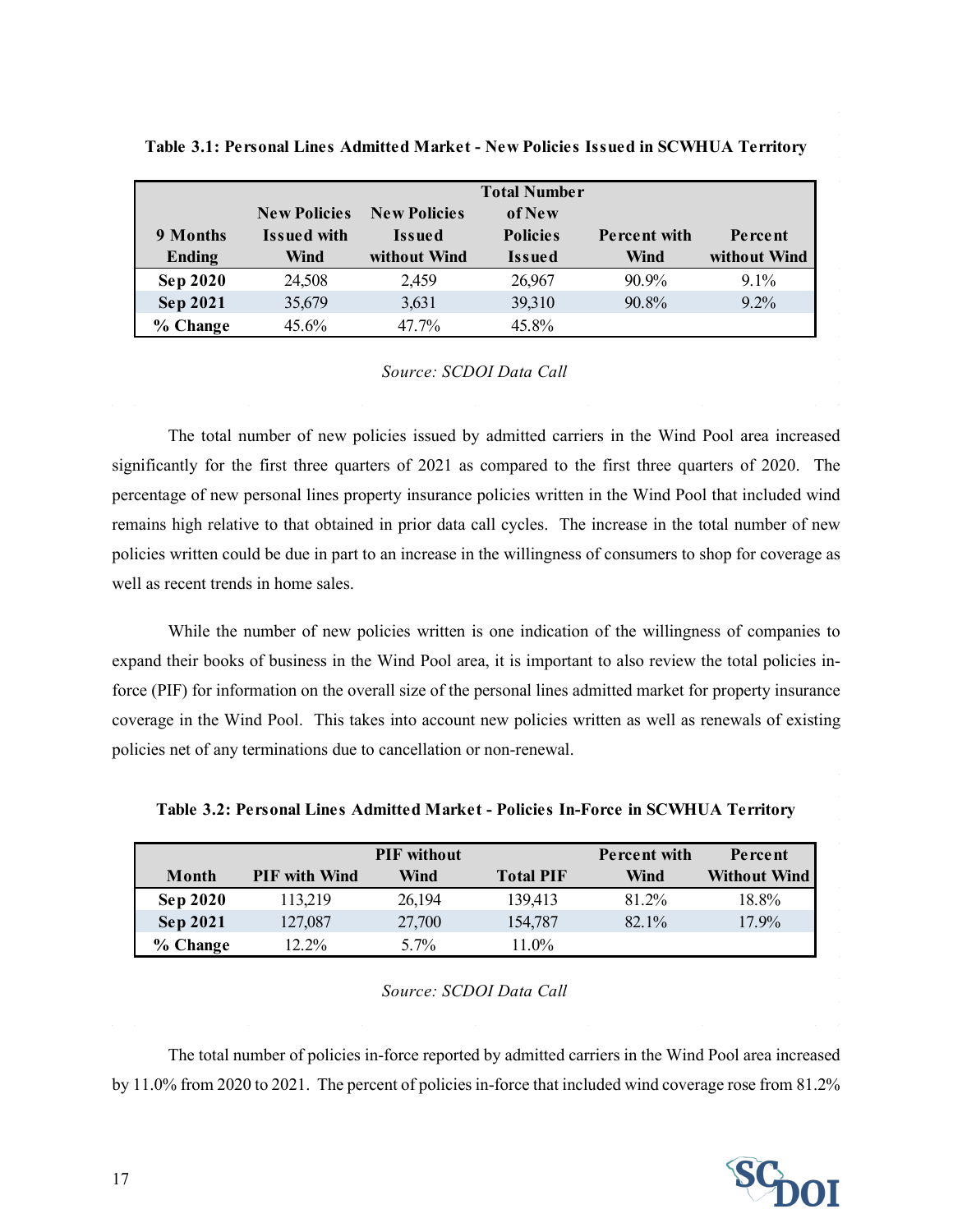in 2020 to 82.1% in 2021. The number of personal lines policies written by the SCWHUA has decreased over this same time period. While there are limitations to the conclusions we may draw from this data call (as noted previously), these results are indicative that there is, generally speaking, availability of coverage outside of the residual market for most personal lines coastal property insurance consumers along the South Carolina coast.

#### **B. Data Call Results for the Commercial Lines Admitted Market**

There were 88 carriers reporting data for 2021 compared to 93 carriers reporting in 2020 and 92 in 2019. The number of carriers reporting has remained fairly consistent over the analysis periods.

**Table 3.3: Commercial Lines Admitted Market - New Policies Issued in SCWHUA Territory**

|                 |                                           |                               | <b>Total Number</b>       |              |              |
|-----------------|-------------------------------------------|-------------------------------|---------------------------|--------------|--------------|
| 9 Months        | <b>New Policies</b><br><b>Issued with</b> | <b>New Policies</b><br>Issued | of New<br><b>Policies</b> | Percent with | Percent      |
| <b>Ending</b>   | Wind                                      | without Wind                  | Issued                    | Wind         | without Wind |
| <b>Sep 2020</b> | 1,182                                     | 240                           | 1,421                     | 83.1%        | $16.9\%$     |
| <b>Sep 2021</b> | 1,063                                     | 236                           | 1,299                     | 81.8%        | $18.2\%$     |
| % Change        | $-10.0\%$                                 | $-1.5\%$                      | $-8.6\%$                  |              |              |

*Source: SCDOI Data Call*

A smaller portion of new policies were reported as being written with wind coverage in the first three quarters of 2021 as compared to the same period in 2020. The total number of new policies issued fell by  $8.6\%$ .

**Table 3.4: Commercial Lines Admitted Market - Policies In-Force in SCWHUA Territory**

|                 |                      | <b>PIF</b> without |                  | <b>Percent with</b> | Percent             |
|-----------------|----------------------|--------------------|------------------|---------------------|---------------------|
| Month           | <b>PIF</b> with Wind | Wind               | <b>Total PIF</b> | Wind                | <b>Without Wind</b> |
| <b>Sep 2020</b> | 3,778                | 2,563              | 6.340            | 59.6%               | $40.4\%$            |
| Sep 2021        | 4.126                | 2,372              | 6.498            | 63.5%               | 36.5%               |
| % Change        | $9.2\%$              | $-7.4\%$           | 2.5%             |                     |                     |

*Source: SCDOI Data Call*

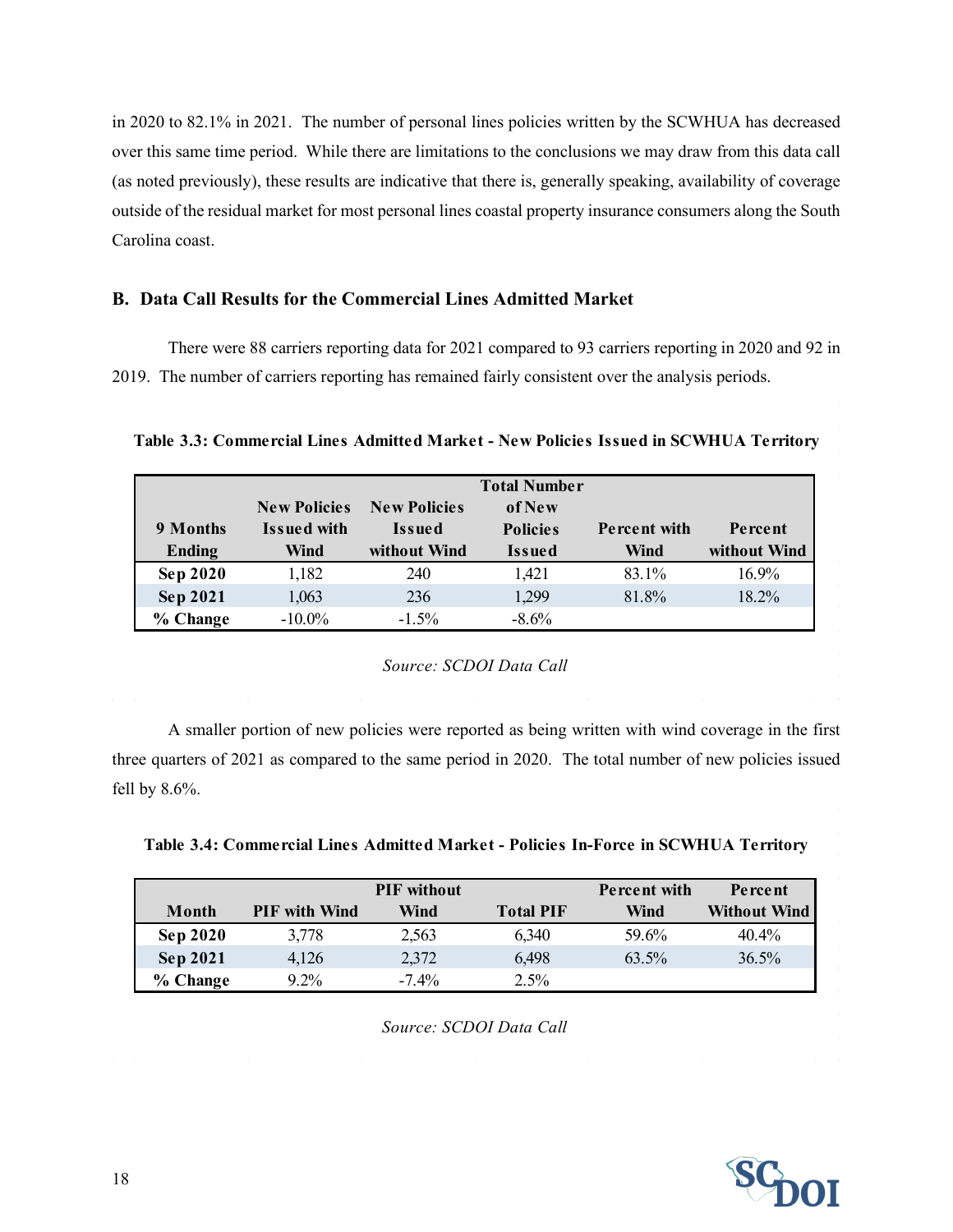Total in-force commercial policies written with wind coverage in the admitted market saw an uptick in 2021. In aggregate, the number of commercial policies written by the SCWHUA decreased during this same period. The percent of total in-force policies written with wind experienced an increase from 59.6% in 2020 to 63.5% in 2021. As noted under the personal lines data call section, there are limitations to this data call, but these trends are indicative of the availability of admitted property insurance coverage to commercial consumers along the South Carolina coast.

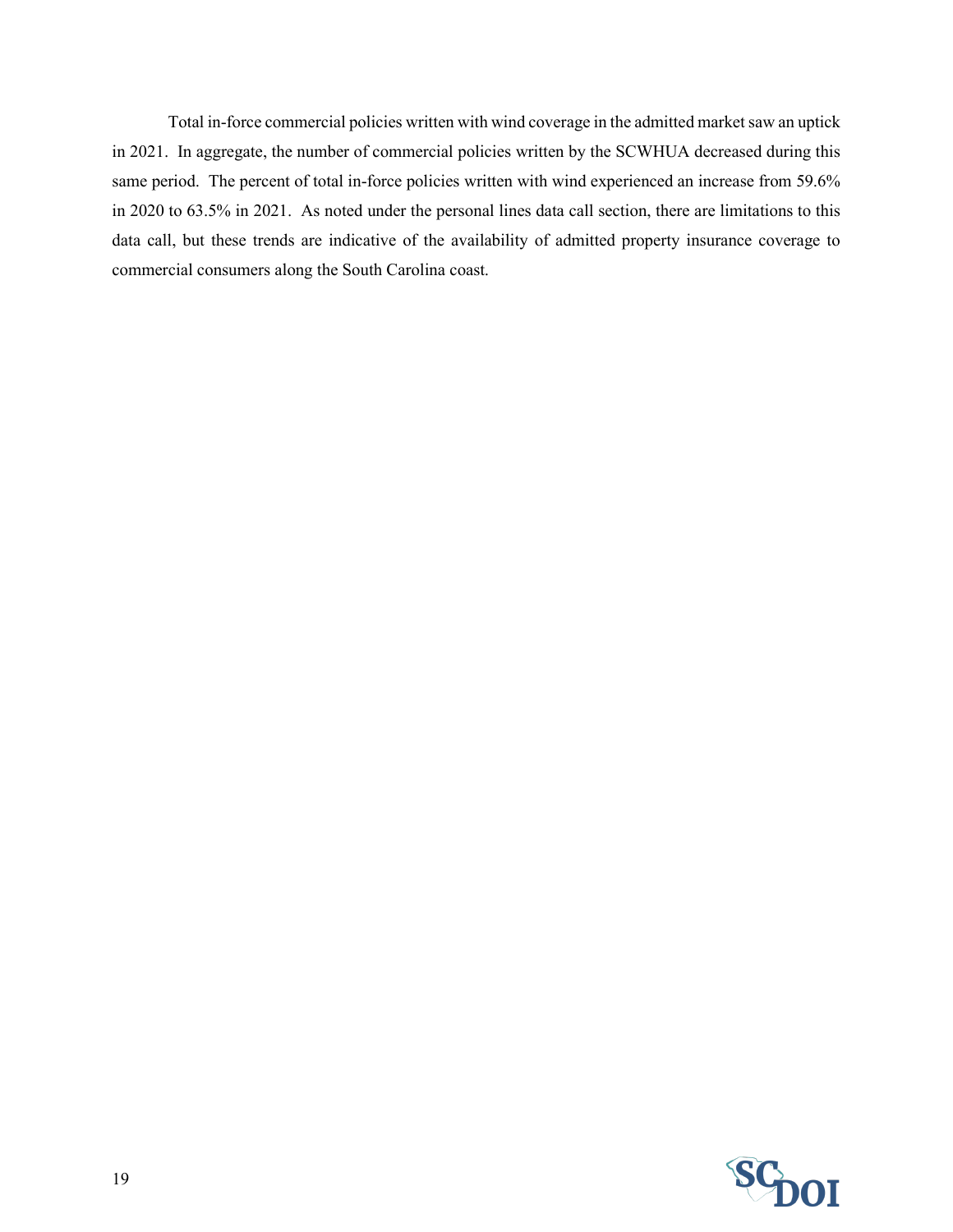## <span id="page-19-0"></span>**IV. Department of Insurance Outreach**

The SCDOI has a responsibility to assist consumers with their insurance concerns and to promote consumer education of insurance.<sup>21</sup> It provides consumers with information and assistance via its website [\(www.doi.sc.gov\)](http://www.doi.sc.gov/), written publications, telephone, e-mail inquiries, and written correspondence regarding all lines of insurance coverage that are subject to the agency's regulatory authority. The SCDOI continues to update its website to provide additional information via a more intuitive navigation process. The SCDOI's Insurance Locator Service helps consumers that are having difficulty finding insurance coverage. Through the assistance of the SCDOI's Office of Consumer Services, coastal consumer liaison and SC Safe Home program, the SCDOI assists consumers in learning more about mitigation measures and credits, catastrophe savings accounts, and the SC Safe Home mitigation grant program.

The SCDOI also works with other state regulators throughout the country to share information and best practices. One of the collaborative efforts directly related to coastal property is the National Association of Insurance Commissioners (NAIC) Catastrophe Insurance (C) Working Group. This group is tasked with reviewing and reporting on issues ranging from availability and affordability of insurance related to catastrophe perils to potential solutions regarding insuring for catastrophe risk at each NAIC national meeting.

#### **A. Annual Public Hearing**

As a part of the overall reforms included in the Omnibus Act in 2007, the duties of the Director of Insurance were amended to add a provision requiring the Director to hold an annual public hearing relating to the South Carolina Wind and Hail Underwriting Association in a location within one of the eight coastal counties that make up the "seacoast area." The Competitive Insurance Act of 2014 updated this requirement to ensure that publicizing this hearing may be accomplished through a variety of mediums. Legislation enacted in 2019 made the annual public hearing optional at the discretion of the Director. Given the competitiveness of the coastal property insurance market and the wide availability of coverage, a hearing was not deemed necessary in 2021.

<span id="page-19-1"></span> $21$  A number of the SCDOI's responsibilities toward the insurance consumers of this state were codified in S.C. Code Ann. § 38-1-110(5)(b) (2014) via the Competitive Insurance Act of 2014.

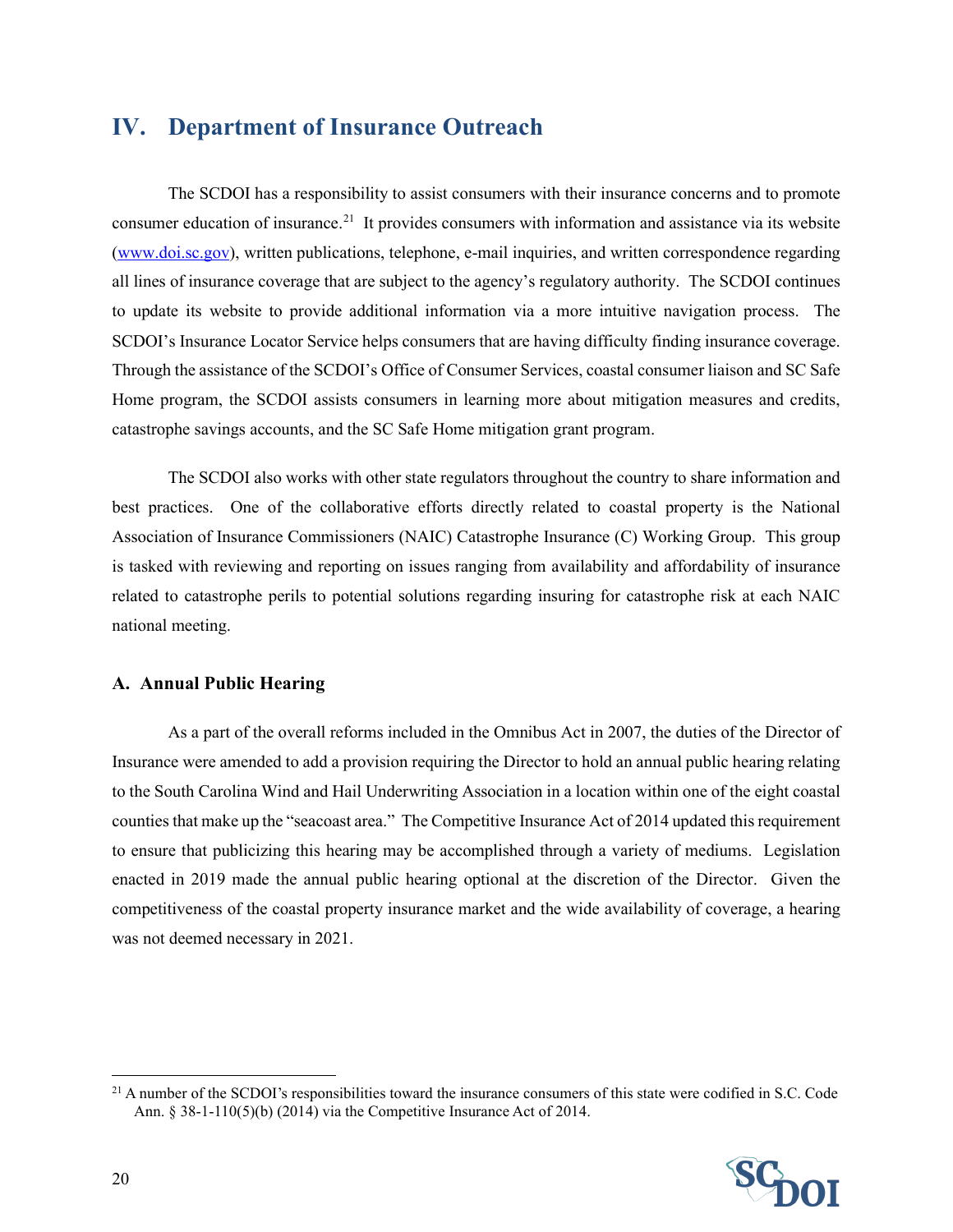#### **B. Consumer Focused Initiatives**

As both coastal property insurance and exceptional consumer service are priorities to the SCDOI, it responded to ongoing concerns about coastal property insurance by initiating an Insurance Locator Service (previously referred to as the Market Assistance Program) and by implementing additional coastal outreach in 2013. Due to its increasing success, the Insurance Locator Service was expanded statewide in 2014. The SCDOI encourages consumers to shop around for coverage, and the Insurance Locator Service was established to help consumers do so. This service is designed so that a representative from the SCDOI connects consumers directly to insurance professionals who can further help them obtain coverage at competitive costs*.*

Since 2013, the Insurance Locator Service has helped 1,461 consumers shop the property insurance marketplace and find better coverage, attain more affordable coverage, or become more informed about their risk and the spectrum of insurance costs that the market is currently generating to insure their property.

Since the program's inception, the number of coastal consumers helped in this way is 922 (63% of the statewide total). Table 4.1 provides a breakdown of the coastal versus non-coastal consumers assisted in 2021. Furthermore, the SCDOI has developed a page on its website

| Table 4.1: SCDOI Insurance Locator Service Consumer |  |
|-----------------------------------------------------|--|
| Requests in 2021                                    |  |

|              | Number | <b>Percent of Total</b> |
|--------------|--------|-------------------------|
| Coastal      |        | 68%                     |
| Non-Coastal  |        | 32%                     |
| <b>Total</b> |        |                         |

*Source: SCDOI*

[\(https://doi.sc.gov/599/Insurance-Locator\)](https://doi.sc.gov/599/Insurance-Locator) that is specifically dedicated to shopping for insurance coverage. Located on this page is an online form that allows consumers to submit their information to the SCDOI's coastal consumer liaison to request assistance through the Insurance Locator Service. Individuals may also contact the consumer liaison directly for further information and assistance. This service is free and allows consumers to locate agents and companies in their area to address their specific property insurance coverage needs.

The SCDOI also developed an online Price Comparison Tool [\(doi.sc.gov/pricecompare\)](https://online.doi.sc.gov/Eng/Public/HelpInsure/HelpInsure.aspx) to aid consumers in comparing price estimates of companies writing auto and homeowners insurance in the state. Consumers answer a few basic questions about themselves, where they live, the desired level of coverage, and their car or home to receive price estimates.

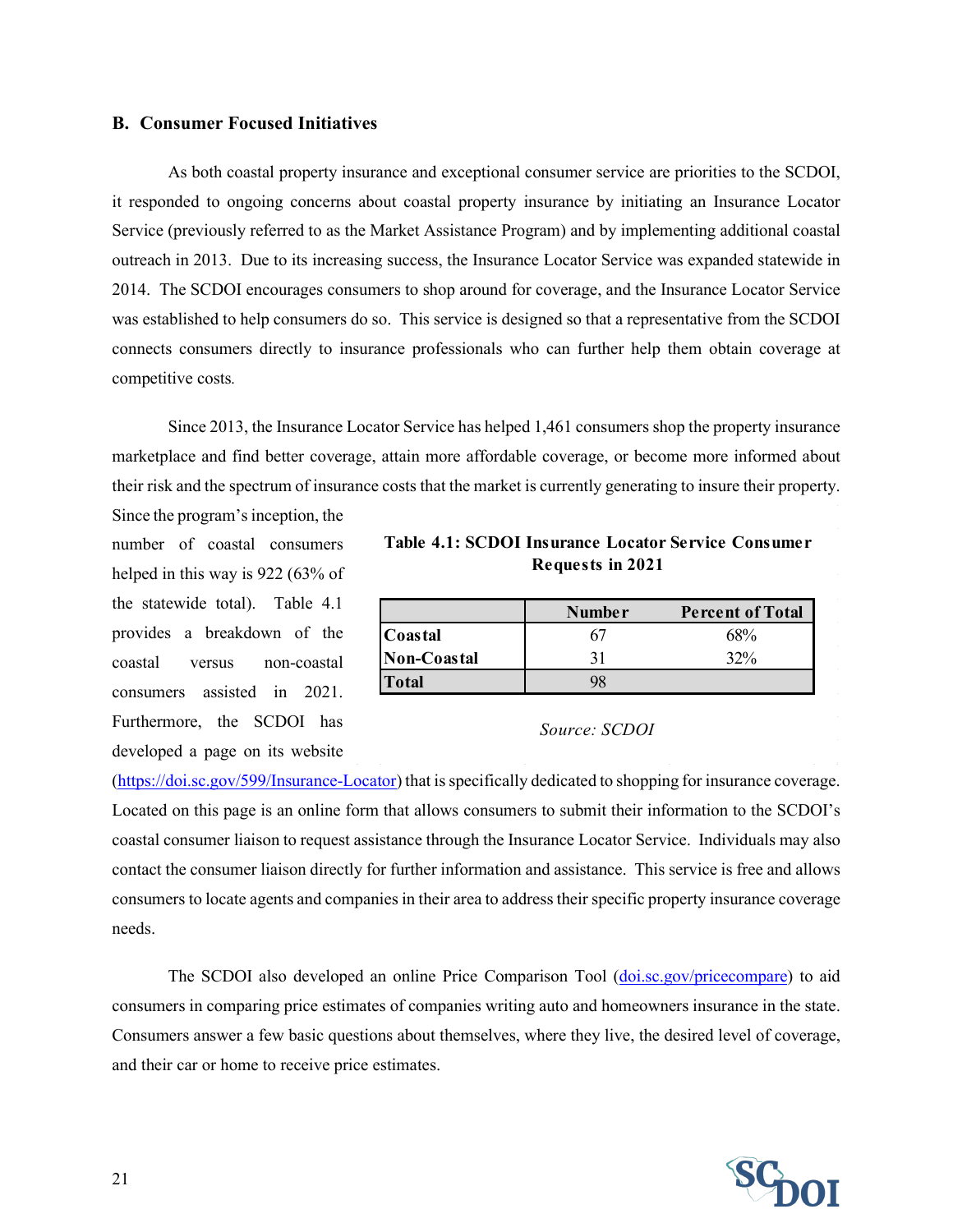The Department has also been focused on professional development and training of its staff, which included an initiative to have a number of staff members obtain the Certified Insurance Services Representative designation. The employees that have earned this designation to date will be able to use their training to assist consumers in the aftermath of a catastrophic event. The importance of training like this has been demonstrated in the wake of multiple weather events impacting the state since 2014.

#### **1. SC Safe Home**

The SC Safe Home Program provides a comprehensive mitigation grant program to assist homeowners in retrofitting their coastal properties by strengthening and fortifying the envelopes of the structures. An eligible homeowner is awarded a matching or non-matching grant (based upon their income as per U.S. HUD guidelines and the value of their home) not to exceed \$5,000 per home to assist with the approved retrofit measures. While a portion of the funding for staffing comes from a grant provided by the SCWHUA, the vast majority of the funding for the program is from a dedicated funding source comprised of all premium taxes paid by the SCWHUA and one percent of the insurance premium taxes collected each year.

Since the program began in 2007, it has awarded in excess of 7,291 grants totaling roughly \$32.8

million. Important changes were made to the program in 2017 that included the modification of the award methodology as well as the requirements necessary for application. As a result of 2017 SC Act No. 28, the SC Safe Home Program no longer requires applicants' homes be insured for \$300,000 or less. Additionally, the program modified the award methodology to utilize the homeowner's total adjusted gross income for the number of individuals residing in the home, the cost of the retrofit, and the median county income in order to determine the award amount.<sup>22</sup> These two changes allow the program to benefit more South Carolina residents and seek additional resources (Including federal grants) to supplement the annual premium tax funding for the program.

| County            | <b>Grants</b>  |
|-------------------|----------------|
| <b>Beaufort</b>   | 9              |
| <b>Berkeley</b>   | 70             |
| <b>Charleston</b> | 147            |
| Colleton          | 2              |
| <b>Dorchester</b> | 26             |
| <b>Florence</b>   | $\overline{2}$ |
| Georgetown        | 22             |
| <b>Horry</b>      | 158            |
| Jasper            | $\overline{2}$ |
| <b>Marion</b>     |                |
| 2021 Total        | 439            |

**Table 4.2: 2021 SC Safe Home Grants Awarded by County**

*Source: SC Safe Home*

<span id="page-21-0"></span><sup>22</sup> See SCDOI Bulletin 2017-13 for more details.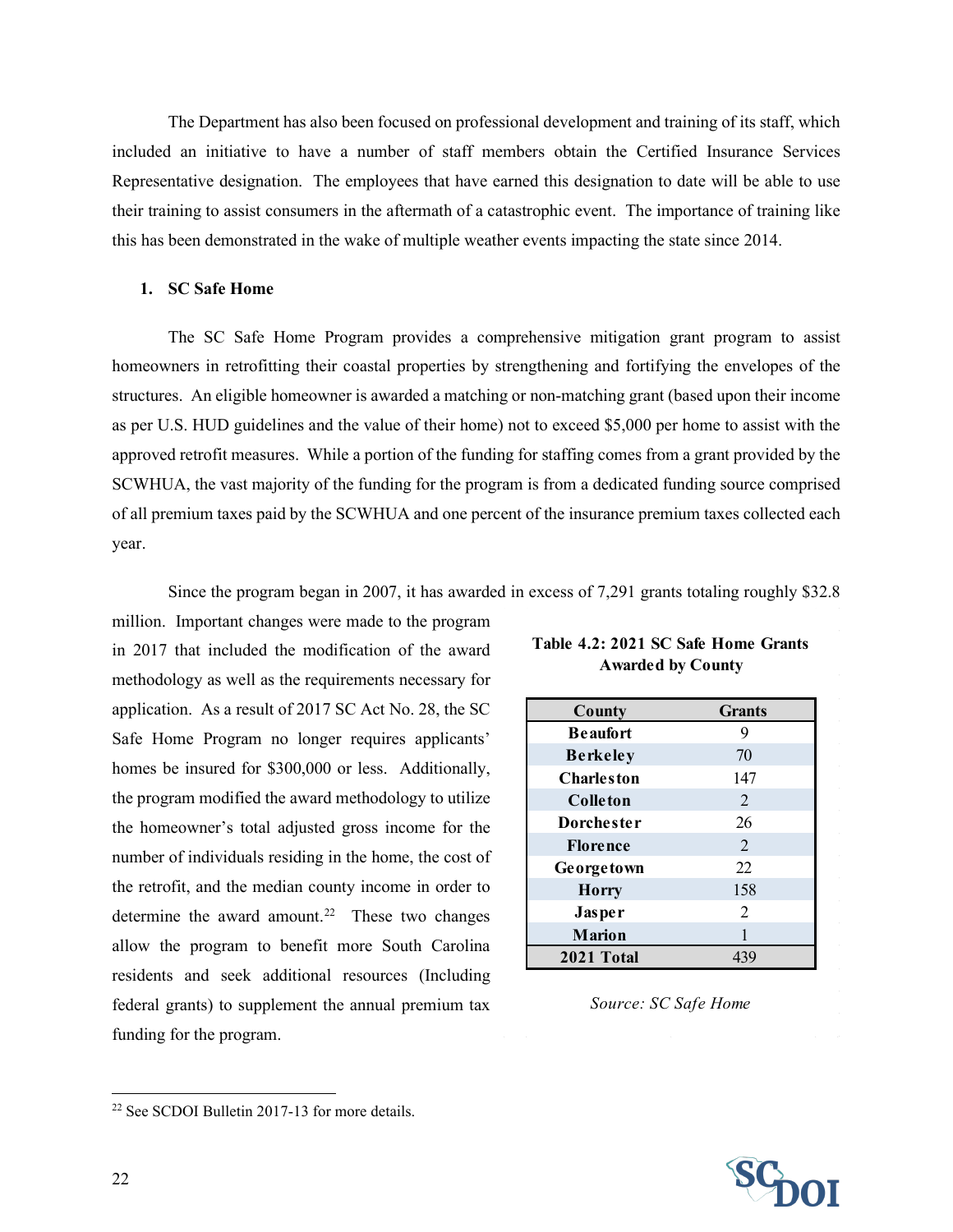The program continues to make an important economic impact to coastal communities by creating jobs in the construction and home improvement industries. SC Safe Home requires contractors and wind inspectors working with the program to be trained and tested by the Federal Alliance for Safe Homes (FLASH) through the *Blueprint for Safety Training Program*. Presently, the total number of approved contractors and inspectors working with the program is 96, with many of these individuals approved to work in multiple counties. The SC Safe Home website [\(www.scsafehome.com\)](http://www.scsafehome.com/) contains links to complete lists of certified contractors and wind inspectors.

Scientific studies indicate that the single most effective mitigation measure a homeowner can make to their home is the replacement of the roof with a stronger, safer roofing system. Over the life of the program, more than 95% of the SC Safe Home grantees have selected to retrofit their roof with grant funds. Additionally, homeowners that have selected to replace their windows with impact resistance systems and hurricane shutters through SC Safe Home have reported savings of up to 29% on their energy costs. Structures retrofitted through SC Safe Home are more attractive risks to insurance companies. Homeowners are reporting premium reduction savings of up to 24% from their insurance carriers. According to a report by the National Institute of Building Sciences, the nation saves \$6.00 in future disaster costs for every \$1.00 spent on mitigation.<sup>23</sup> Based on this statement, it is estimated that grants awarded by SC Safe Home have reduced the potential costs from future hurricanes and severe wind events by more than \$160 million.

#### **2. Annual Hurricane Expo**

In light of concerns stemming from the COVID-19 pandemic, the SCDOI did not host its annual hurricane expo event in 2021 but did hand out 200 starter emergency kits to consumers at a Home Depot in the Myrtle Beach area. In prior years, the hurricane expo has provided consumers an opportunity to speak with dozens of exhibitors and experts about hurricane preparedness, property insurance, flood insurance, roof retrofits, opening protection, the SC Safe Home program, and a variety of related topics. Consumers from nearby communities have had the opportunity to take part in educational and fun activities, complete with giveaways and prizes, as a part of this program that focuses on bringing attention to preparedness and mitigation at the beginning of the annual hurricane season.

<span id="page-22-0"></span><sup>&</sup>lt;sup>23</sup> *Natural Hazard Mitigation Saves: 2017 Interim Report*, National Institute of Building Sciences, 2017.

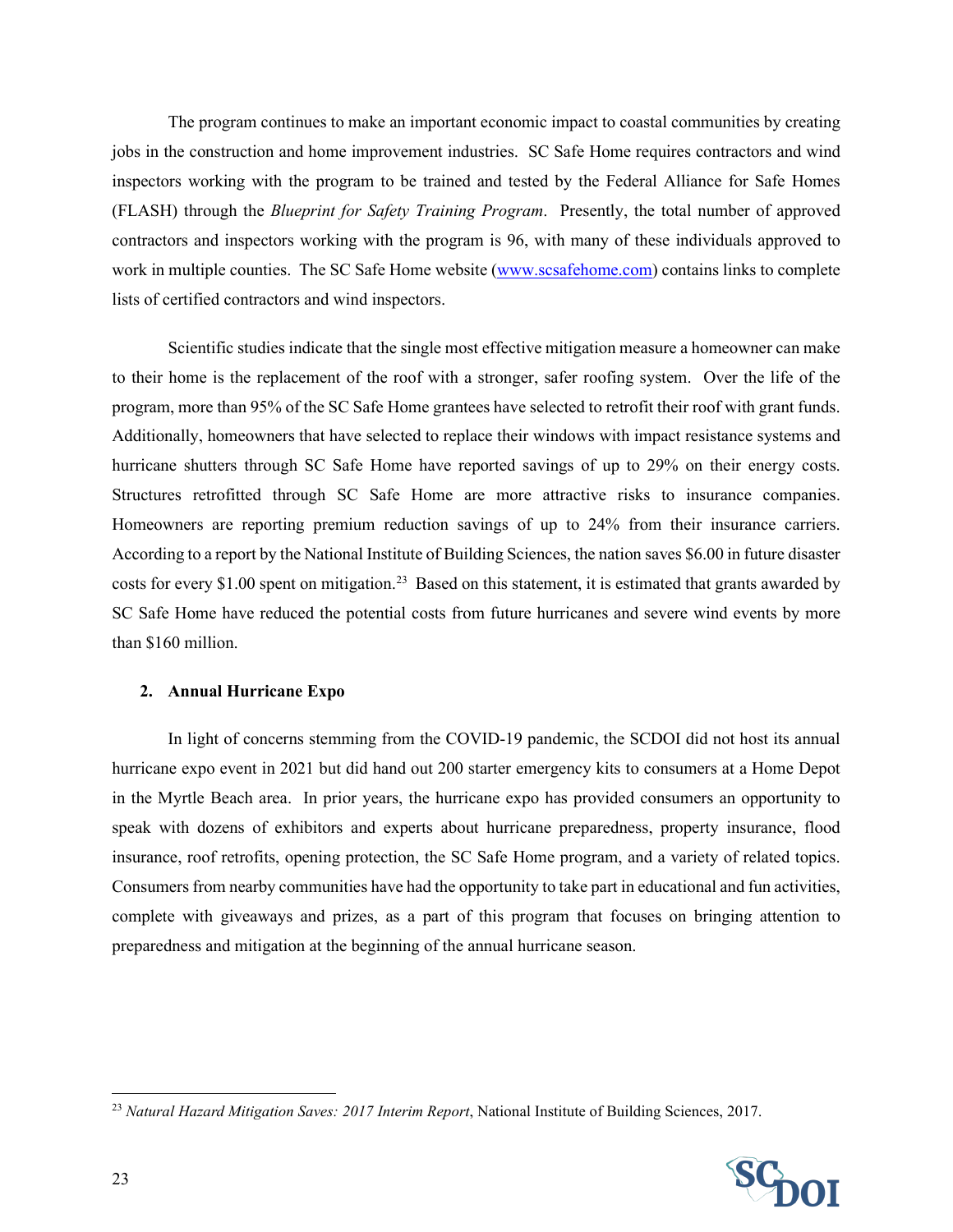#### **3. Catastrophe Savings Accounts**

One of the many consumer-based initiatives included in the Omnibus Act is the creation of catastrophe savings accounts (CSAs)[.24](#page-23-0) CSAs allow South Carolinians to prepare for the financial impact of a catastrophic storm using state income tax-free dollars. These accounts may be used to cover insurance deductibles or other uninsured portions of a loss from hurricane, rising flood waters, or other catastrophic windstorm events. CSAs can be established at any state or federally-chartered bank but must be labeled as a "Catastrophe Savings Account." The money can only be held in an interest-bearing account (e.g., regular savings or money market account) and comingling of funds is strictly prohibited. The funds placed in a catastrophe savings account and the annual interest earnings on that account are not subject to state income taxation if left in the account or used for Qualified Catastrophe Expenses. However, the amounts cannot be used to reduce federal income tax liability. Withdrawals for ineligible expenses are taxable as ordinary income and are also subject to a 2.5% additional tax, with limited exceptions.

#### **4. State Income Tax Credits for Fortification Measures**

As a market-based approach to reform, a primary focus of the Omnibus Act is consumer-based initiatives aimed at proactively preparing for the possibility of a hurricane or catastrophic event occurring. Several of these are in the form of tax incentives for fortifying one's legal residence. A state income tax credit is available for fortification measures and applies to the costs to retrofit one's legal residence to make it more resistant to losses due to flood, a hurricane, or an unnamed catastrophic windstorm event.<sup>[25](#page-23-1)</sup> This credit applies to items such as labor and materials but is not applicable to ordinary repair or replacement expenditures. The fortification measures tax credit for any taxable year is limited to \$1,000 or 25% of the total costs incurred, whichever is less. A second state income tax credit is offered for retrofit supplies and is in addition to the fortification measures tax credit.<sup>[26](#page-23-2)</sup> The credit applies to the state sales or use taxes paid on purchases of tangible personal property used to retrofit one's legal residence. The maximum amount of the retrofit supplies credit is \$1,500



<span id="page-23-0"></span><sup>24</sup> S.C. Code Ann. § 12-6-1620 (2007).

<span id="page-23-1"></span><sup>25</sup> S.C. Code Ann. § 12-6-3660 (2007).

<span id="page-23-2"></span><sup>26</sup> S.C. Code Ann. § 12-6-3665 (2007).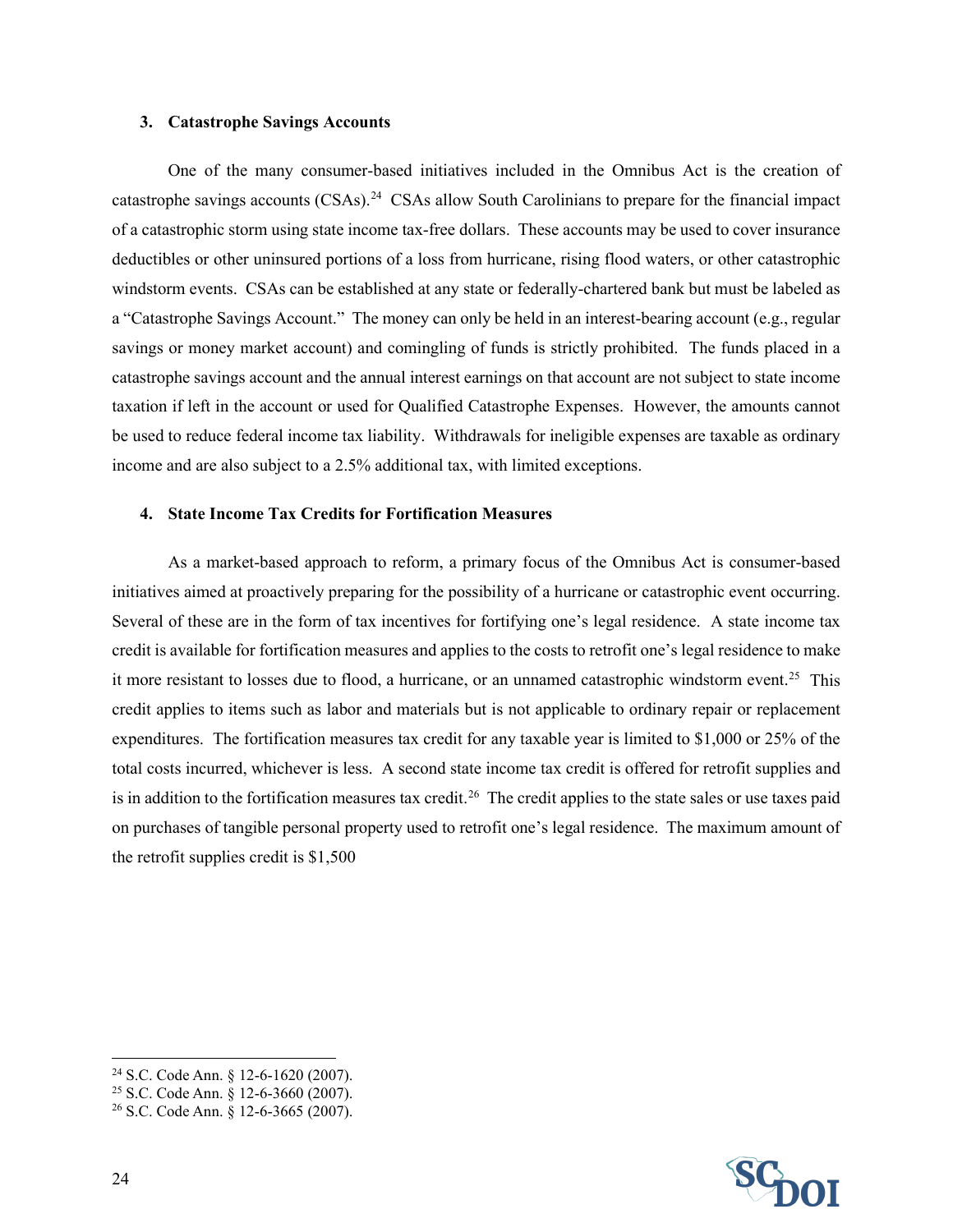#### **C. Coastal Property Writers**

The SCDOI's efforts to recruit new insurers to the state while simultaneously working with existing markets to provide coastal property insurance have contributed to the decrease in the SCWHUA's total policies and insured values. Since 2012, the number of companies licensed to write property insurance has increased by more than 100 companies.

Additionally, the SCDOI has been encouraging existing companies to increase their writings along the coast. As a part of the Omnibus Act, insurers writing new business with wind in the SCWHUA territory may claim a nonrefundable credit against insurance premium taxes equal to twenty-five percent (25%) of the tax that is otherwise due on the policy.<sup>27</sup> As shown in Table 4.3, the aggregate credit taken by companies

**Table 4.3: Coastal Premium Tax Credits**

| Year         | <b>Total Amount of Credits</b> |  |  |  |
|--------------|--------------------------------|--|--|--|
| 2011         | \$56,309                       |  |  |  |
| 2012         | \$50,576                       |  |  |  |
| 2013         | \$63,734                       |  |  |  |
| 2014         | \$69,692                       |  |  |  |
| 2015         | \$74,312                       |  |  |  |
| 2016         | \$94,835                       |  |  |  |
| 2017         | \$73,122                       |  |  |  |
| 2018         | \$38,348                       |  |  |  |
| 2019         | \$25,250                       |  |  |  |
| 2020         | \$41,824                       |  |  |  |
| <b>Total</b> | \$588,002                      |  |  |  |

*Source: SCDOI*

from 2011 to 2020 was \$588,002. [28](#page-24-1) The effects of the entry of new admitted market carriers, together with the premium tax credit incentive and growth in the Excess and Surplus Lines market, provide for greater availability of coastal property insurance for South Carolina property owners. An example of the impact of these efforts can be seen through the growth in new personal lines property insurance programs that have been implemented by newly licensed and existing companies. In 2021, the Department's Office of Market Services approved rates, rules, and policy forms filings for twelve new programs, five of which indicated plans to write with wind coverage along the coast.



<span id="page-24-0"></span><sup>27</sup> S.C. Code Ann. § 38-7-200 (2014).

<span id="page-24-1"></span><sup>28</sup> 2020 data will not be available until mid-2021.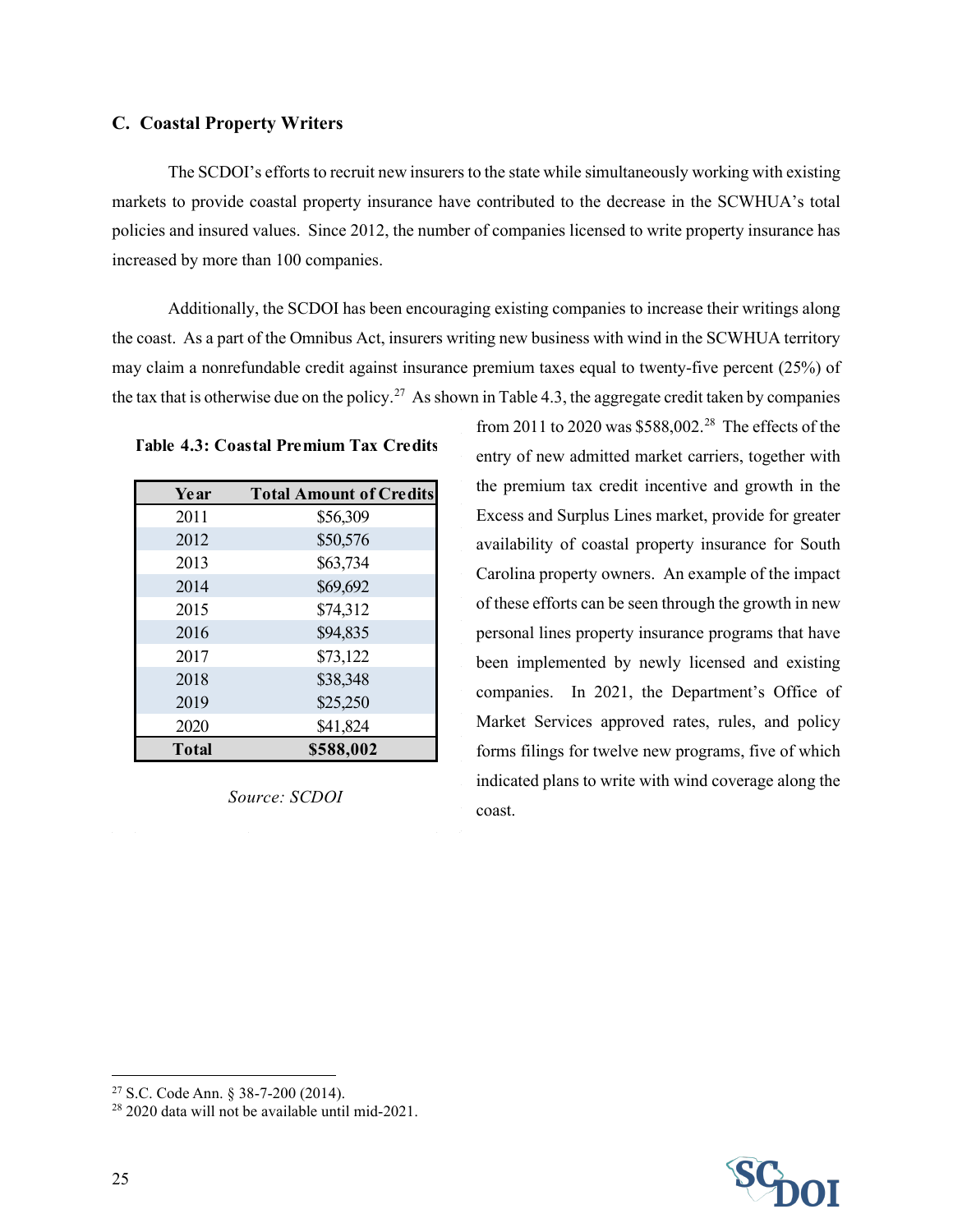Another measure is the market share of the top writers; over the last five years (2015 to 2020, which is the latest data year available), the largest five and ten homeowners insurers both saw their collective market share decrease by nearly 4%.



These efforts of the SCDOI, coupled with its recruitment of new insurers to write coastal property insurance coverage, have resulted in improved market stability. While there are many positive signs to indicate market improvements in coastal coverage availability, the SCDOI continues to monitor the coastal property insurance marketplace. To maintain a healthy voluntary market, it is imperative that the SCWHUA remain a market of last resort, a safety net for those that cannot find coverage elsewhere, and not become the primary market for property insurance. Having a healthy voluntary market also requires that exposure be spread among many carriers as opposed to it being concentrated in a small number of companies.

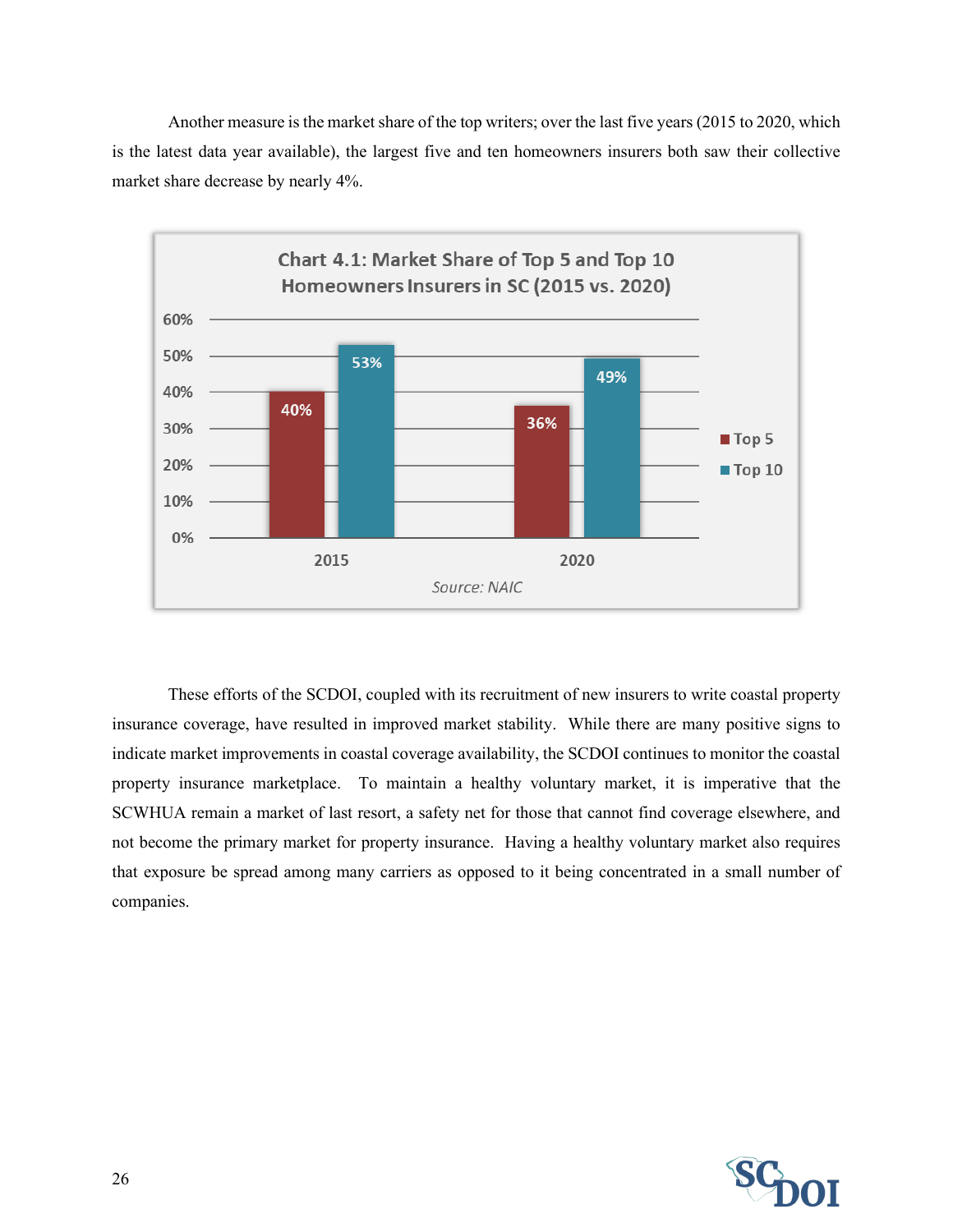## <span id="page-26-0"></span>**V. Flood Insurance**

#### **A. The National Flood Insurance Program**

The National Flood Insurance Program (NFIP) is a federal program managed by the Federal Emergency Management Administration (FEMA). Congress originally enacted the NFIP primarily because flood insurance was virtually unavailable in the private insurance market following frequent widespread flooding along the Mississippi River in the early 1960s.

The potential losses generated by NFIP have created substantial financial exposure for the federal government and U.S. taxpayers. Although Congress and FEMA intended that the NFIP be funded with premiums collected from policyholders and not with tax dollars, the program has, by design, not been actuarially sound. The NFIP is currently \$20.525 billion in debt to the Treasury. In an effort to more accurately match premium to risk, the NFIP is in the process of introducing a new pricing methodology known as Risk Rating 2.0. This is the most significant change to NFIP's pricing structure since the program's inception in 1968. Premiums calculated under Risk Rating 2.0 will reflect an individual property's risk characteristics, account for additional types of flood risk, and utilize risk-based rates.

Beyond natural disasters and inadequate pricing, weaknesses in the management and operations of the NFIP also create a risk that funds allocated to NFIP and premiums paid by policyholders are not being used efficiently or effectively. The most recent NFIP reauthorization will expire on February 18, 2022. There have been numerous short-term extensions over the past several years. During the reauthorization process, Congress considers potential changes and improvements while trying to balance the financial solvency of the NFIP, taxpayer exposure, and affordability concerns.

It comes as no surprise that the vast majority of NFIP policies are written in states with coastal exposure. In fact, the ten states with the most NFIP policies comprise nearly 78% of total policies in-force. As shown in Table 5.1, Florida accounts for the most NFIP policies and has more policies than Texas, Louisiana, New Jersey, and South Carolina—the next four highest states—combined. Florida also contributes the most written premium and insured value to the NFIP. South Carolina is fifth in NFIP policy count with 206,570 policies which insure \$56.8 billion of property. The NFIP has a total insured value of approximately \$1.33 trillion and roughly \$3.7 billion in annual written premium.

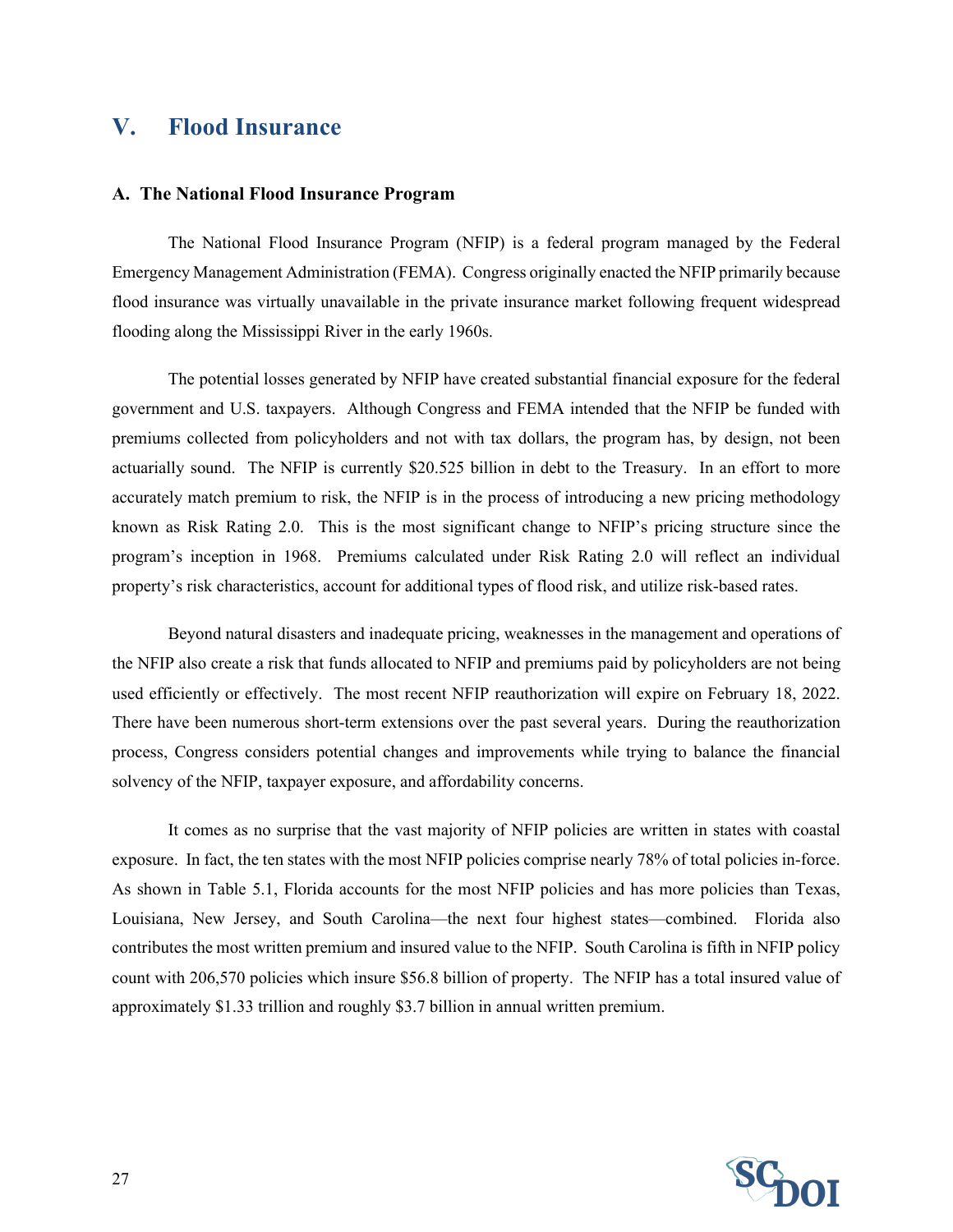| <b>State</b>      | <b>Policies</b> | % of Total<br><b>Total Insured Value</b><br><b>Policies</b> | % of Total<br><b>TIV</b> | <b>Written Premium</b> | % of Total<br>Written<br><b>Premium</b> |
|-------------------|-----------------|-------------------------------------------------------------|--------------------------|------------------------|-----------------------------------------|
| FL                | 1,714,008       | \$440,721,817,994                                           |                          | \$1,050,040,741        | 28.0%                                   |
| <b>TX</b>         | 786,051         | \$232,921,739,240                                           |                          | \$515,570,897          | 13.8%                                   |
| LA                | 509,020         | \$141,874,510,284                                           |                          | \$374,800,789          | $10.0\%$                                |
| $N_{\rm J}$       | 210,483         | \$54,653,466,400                                            |                          | \$201,521,746          | 5.4%                                    |
| <b>SC</b>         | 206,570         | \$56,783,641,400                                            |                          | \$131,600,888          | 3.5%                                    |
| CA                | 203.929         | \$61,017,863,000                                            |                          | \$179,433,637          | 4.8%                                    |
| NY                | 165,633         | \$46,571,850,100                                            |                          | \$209,629,716          | 5.6%                                    |
| NC.               | 139,127         | \$37,570,206,400                                            |                          | \$103,276,613          | 2.8%                                    |
| VA                | 100.739         | \$27,630,725,900                                            |                          | \$80,154,496           | 2.1%                                    |
| <b>GA</b>         | 79,545          | \$22,314,930,200                                            |                          | \$57,577,366           | $1.5\%$                                 |
| <b>NFIP Total</b> | 4,955,870       | \$1,327,129,147,018                                         |                          | \$3,744,023,216        |                                         |

**Table 5.1: NFIP Policy Data by State as of 9/30/2021**

*Source: FEMA*

As expected, the bulk of NFIP policies in South Carolina are located in coastal counties. Charleston, Beaufort, Horry, Georgetown, and Berkeley counties account for roughly 89% of South Carolina's NFIP policies, total insured value, and annual written premium



#### **B. Private Flood Insurance**

The SCDOI recognizes the benefits of a competitive marketplace and thus desires to increase the number of flood insurance coverage options available to South Carolina consumers. The SCDOI is active in the NAIC's work on this subject and strongly supports the expansion of the private flood insurance

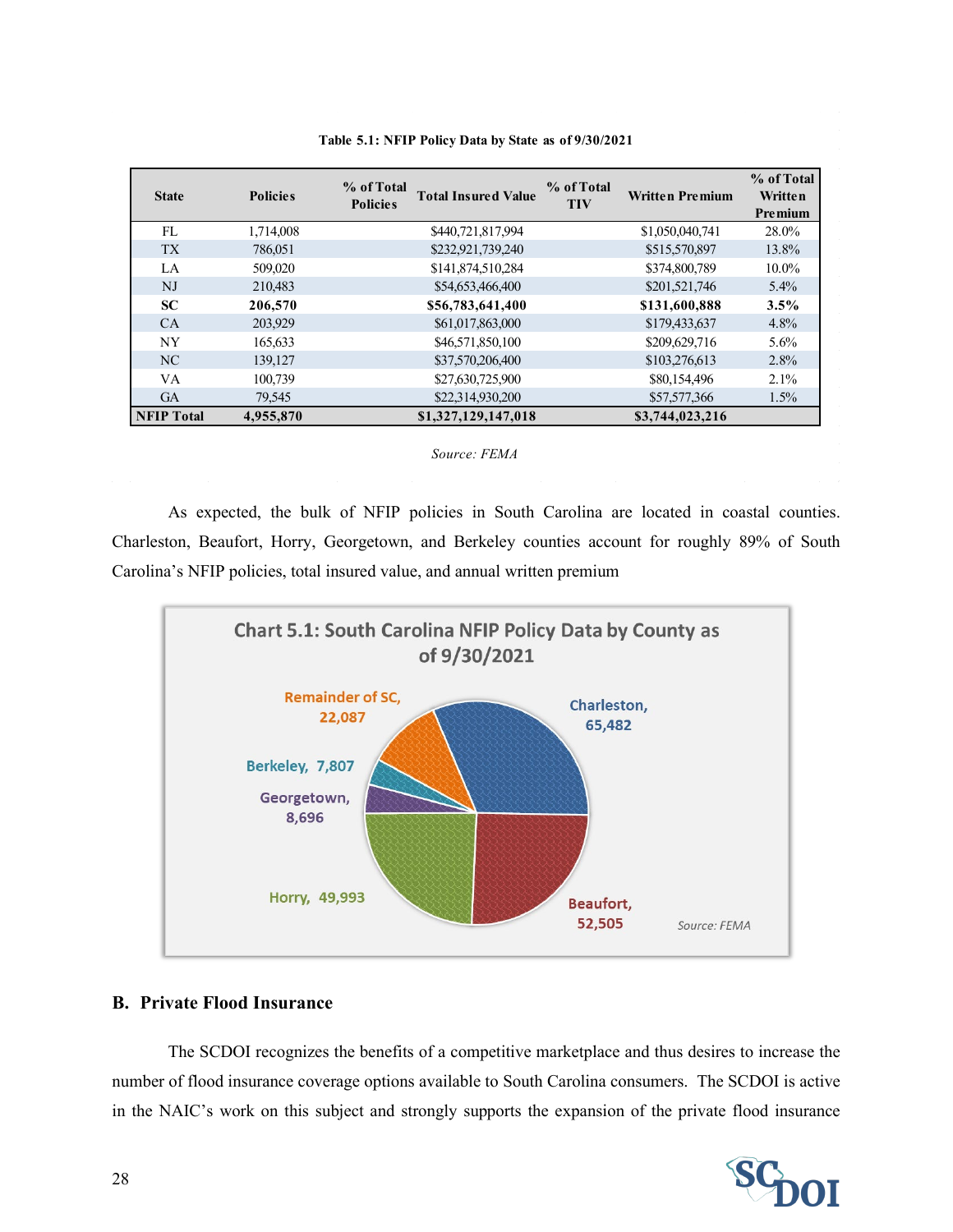market. The SCDOI is encouraging companies to write private flood coverage in South Carolina and has had many discussions with potential carriers regarding new flood programs. To that end, the SCDOI drafted legislation designed to enhance the private flood insurance market in the state. On September 28, 2020, Governor Henry McMaster signed the South Carolina Private Flood Insurance Act into law (S. 882). This Act aims to foster innovative flood insurance coverage in South Carolina, allowing insurers the ability to test products in the market and offer consumers greater choice for flood insurance coverage. The S.C. Private Flood Insurance Act became effective November 28, 2020. The main provisions in the Act are:

- recognizing the various forms of private flood insurance available today—those meeting NFIP standards, discretionary acceptance policies, and any other type of coverage that covers losses resulting from flood;
- streamlining the regulatory oversight of forms and rates for private flood insurance coverage;
- allowing additional underwriting flexibility to incentivize carriers to offer coverage where and when it meets their underwriting criteria; and
- requiring 45 days' notice before a private flood insurance policy is canceled or nonrenewed to allow consumers time to purchase alternative coverage.

While certain statutory requirements must be met, the SCDOI is open to innovative flood coverage ideas and works with insurers on ways to meet their goals in a compliant manner in all regards—from the company licensing phase through implementation of new products. From 2016 to 2020 (the most recent year with data available), the number of private flood carriers writing business in South Carolina grew from 12 to 66 while aggregate written premium increased from just under \$7 million to \$18.6 million.

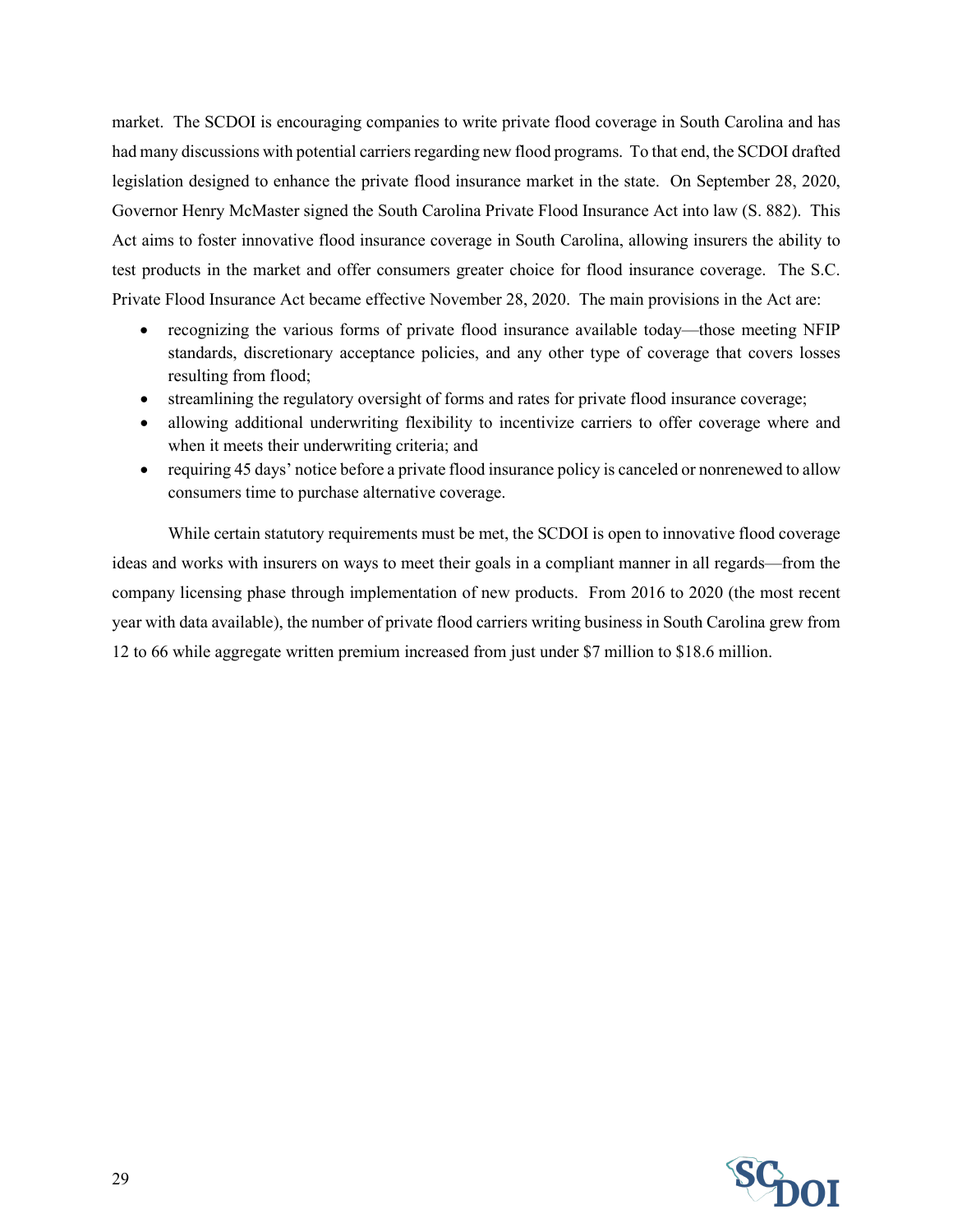## <span id="page-29-0"></span>**VI. Earthquake Insurance**

Although the western United States is more widely known for its exposure to earthquakes, a 2014 report (although somewhat dated, the most recent available) from the United States Geological Survey (USGS) points to increased estimated risk in areas of the eastern and central United States. The USGS report highlights the Charleston, South Carolina seismic zone as an area where earthquake hazard was raised.

The availability of additional and updated data prompted the revision by the USGS. South Carolina is one of 16 states that have been struck by an earthquake of magnitude 6 or greater. As such, the USGS identifies South Carolina as having a relatively high likelihood of experiencing a damaging earthquake within the next 50 years. Charleston's 1886 earthquake is well known and is widely thought to have been of magnitude 7 or greater. There is geological evidence that this was not a standalone event but rather one in a series of recurring quakes every few hundred years. A layer of sand and sediment several kilometers thick covers local faults near Charleston, making it difficult to detect movement.



Chart 6.1 illustrates the number of admitted and surplus lines insurers writing earthquake insurance coverage during the most recent five years for which data are available; total direct written premiums are also shown. Total written premium has increased each year from 2015 to 2019. Since policy and exposure information is not available, it cannot be determined how much of this growth is due to more consumers purchasing earthquake coverage as opposed to other factors.